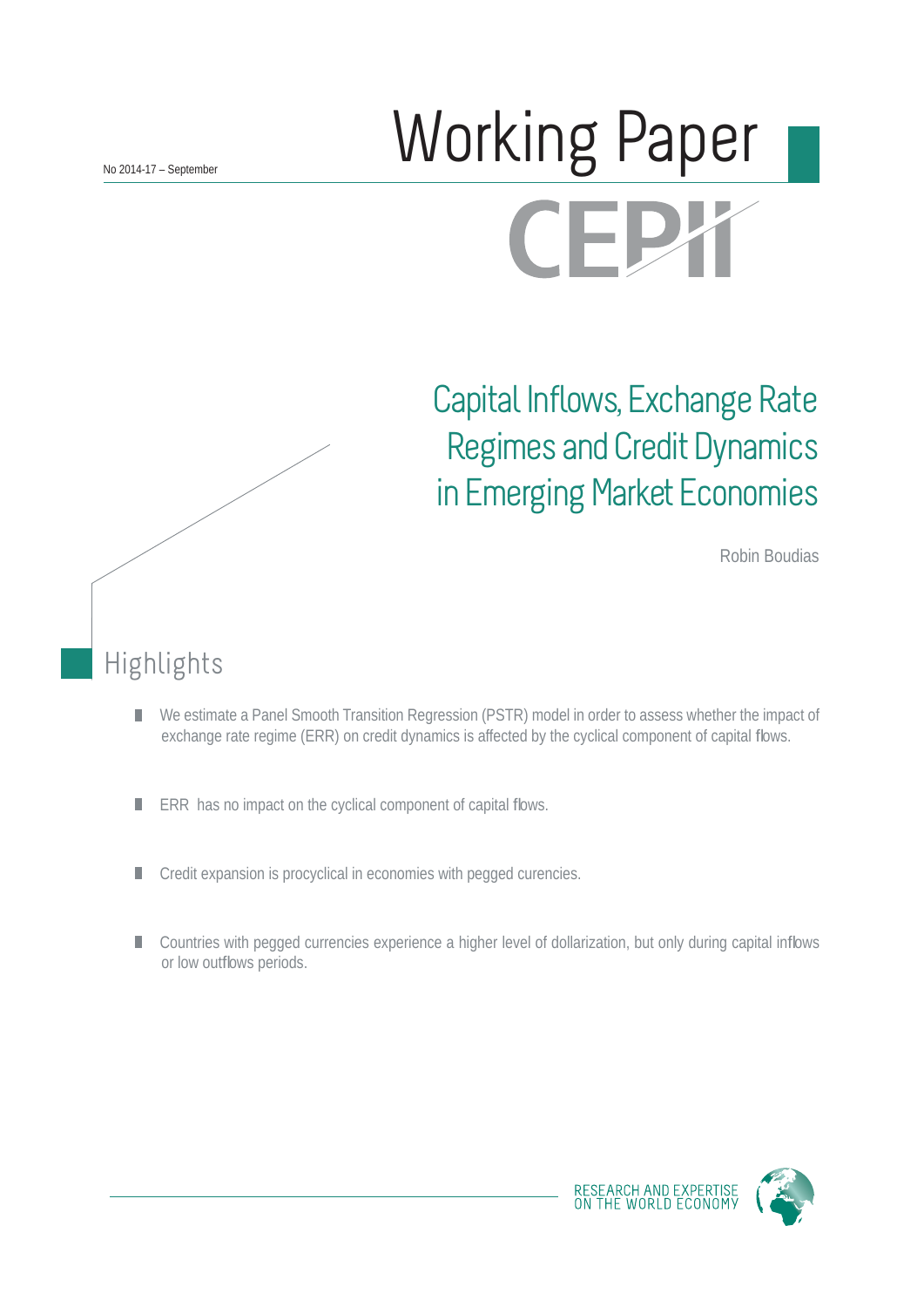# **Abstract**

This paper investigates the impact of the exchange rate regime (ERR) on the cycle of capital flows, the private credit growth rate and the level of dollarization in emerging market economies. We consider two different panels including 12 and 22 countries over the periods 1980-2010 and 1994-2008, respectively. We estimate a Panel Smooth Transition Regression (PSTR) model in order to assess whether the impact of ERR on credit dynamics is affected by the cyclical component of capital flows. Our findings are threefold. First, the ERR has no impact on the cyclical component of capital flows. Second, credit expansion is procyclical in economies with pegged curencies. Third, during capital inflows or low outflows periods, economies with fixed exchange rate regimes show a higher level of dollarization. When outflows are sizeable, ERR no longer impacts the level of dollarization. These results suggest that ERR should be an important variable in conceiving the policy mix to cope with domestic credit expansions and liability dollarization.

# **Keywords**

Emerging market economies, Capital flows, Domestic credit, Dollarization, PSTR.



C33, E42, F31, O16.

# Working Paper



CEPII (Centre d'Etudes Prospectives et d'Informations Internationales) is a French institute dedicated to producing independent, policyoriented economic research helpful to understand the international economic environment and challenges in the areas of trade policy, competitiveness, macroeconomics, international finance and growth.

CEPII Working Paper Contributing to research in international economics

© CEPII, PARIS, 2014

All rights reserved. Opinions expressed. in this publication are those of the author(s) alone.

Editorial Director: Sébastien Jean

Production: Laure Boivin

No ISSN: 1293-2574

**CEPII** 113, rue de Grenelle 75007 Paris +33 1 53 68 55 00

www.cepii.fr Press contact: presse@cepii.fr

RESEARCH AND EXPERTISE<br>ON THE WORLD ECONOMY

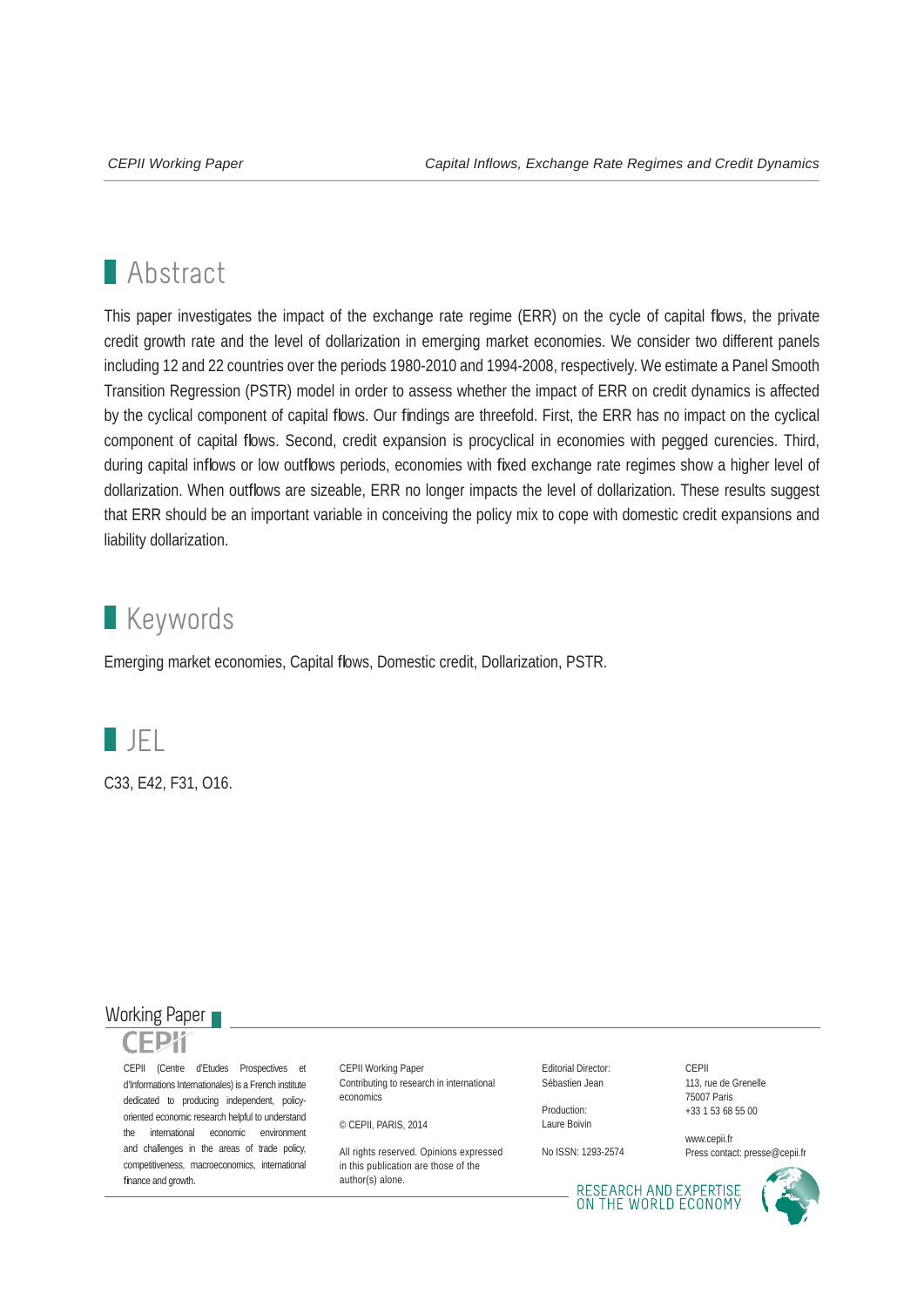# **Capital Inflows, Exchange Rate Regimes and Credit Dynamics in Emerging Market Economies**[1](#page-2-0)

Robin Boudias[∗](#page-2-1)

#### **1. Introduction**

Emerging market economies (EMEs) consist in a heterogenous group of countries identified as economies with intermediate per capita GDP ratios and engaged in a catching-up process with advanced economies. These economies have initiated important structural reforms from the late 1980s such as financial account liberalization, fiscal imbalances reduction and desinflation programs in order to gain access to international capital markets. International financial integration of EMEs as well as higher rates of return in these economies have led international banks and investors to look for borrowers and portfolio opportunities in EMEs, especially since the early 1990s (Committee on the Global Financial System, 2009). Moreover, a surprising consequence of globalization has been a decrease in the business cycle correlation between advanced and emerging economies, then fostering diversification strategies from investors.<sup>[2](#page-2-2)</sup>

From the perspective of recipient countries, foreign borrowing can finance investment and foster economic growth, as well as increase welfare by facilitating consumption smoothing (Bekaert et al., 2005). However, capital flows to EMEs appear to be unstable and volatile, subject to over-shootings and brutal reversals (Agosin and Huaita, 2010). More precisely, they are at least partially driven by global factors, on which EMEs have no control (Ghosh et al., 2014).

Since the early 1990s, as capital flows to EMEs became significant, a very extensive literature has paid attention to the macroeconomic consequences they may induce on recipient economies. Without listing them all, the main concerning issues have been inflationary pressures and real exchange rate appreciation (Calvo et al., 1994), the procyclicality of capital flows with business cycle (Kaminsky et al., 2011; Reinhart and Reinhart, 2008) and the impact of capital flows on asset prices (Calvo, 2011).

In this paper, however, we pay special attention to the nexus between capital flows,

<span id="page-2-0"></span> $1$ The views expressed in this paper are those of the authors and do not necessarily reflect those of the Institutions to which they belong. The author is very grateful to Jean-Pierre Allegret, Valérie Mignon, Sébastien Jean and Natacha Valla for their comments.

<span id="page-2-1"></span><sup>∗</sup>CEPII, [\(robin.boudias@gmail.com\)](mailto:robin.boudias@gmail.com)

<span id="page-2-2"></span><sup>&</sup>lt;sup>2</sup>This decrease in business cycle correlation is called "decoupling" by Kose and Prasad (2010).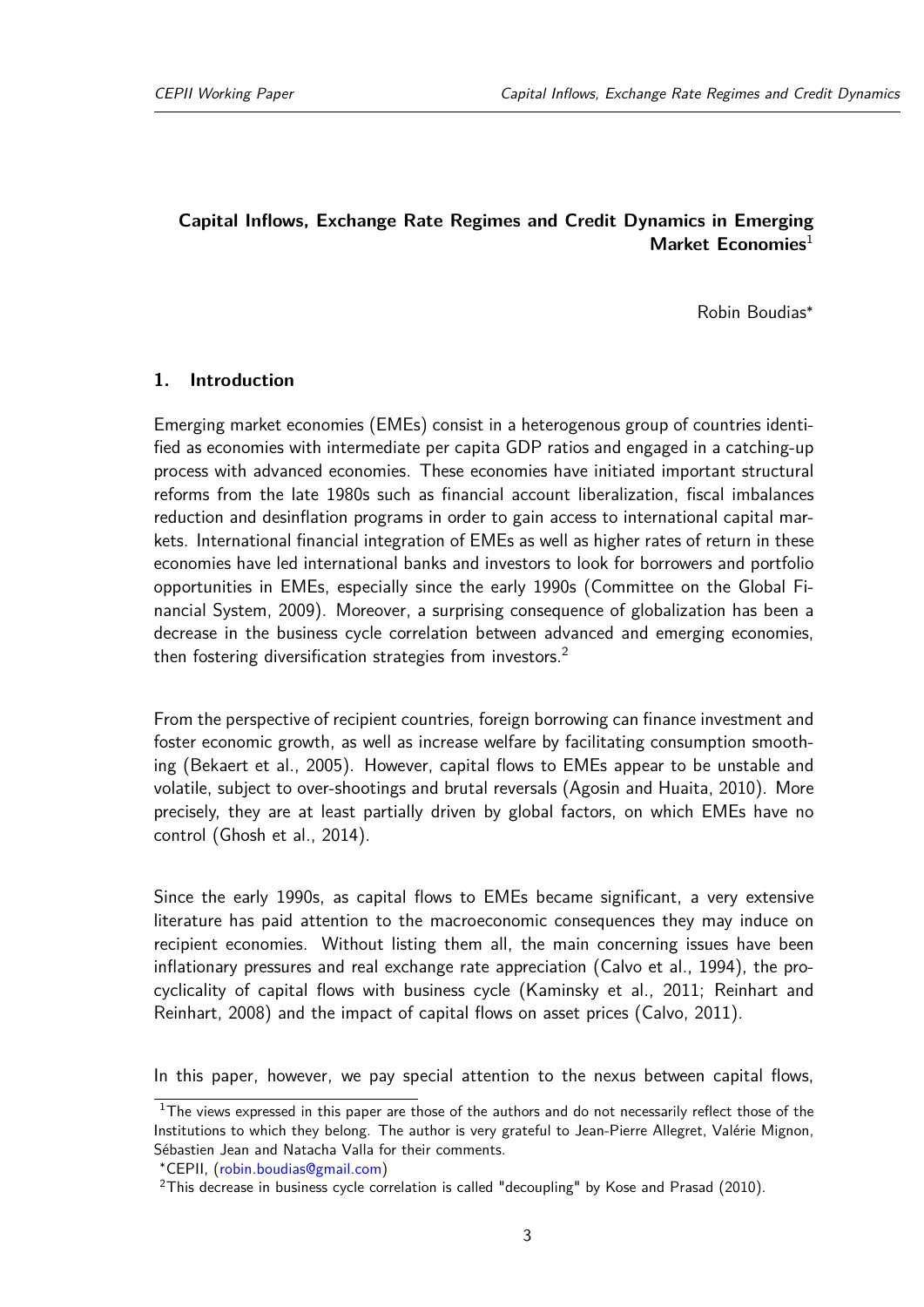domestic credit growth rate and liability dollarization.<sup>[3](#page-3-0)</sup> As argued by the Committee on the Global Financial System (2009), increased financial integration and strengthening of domestic banking systems in EMEs may have been at the core of a rapid credit growth in these economies during the last few years. Basically, banks can finance domestic credit either through domestic deposits or borrowing in domestic and external markets. The CGFS (2009) shows that banks in EMEs have experienced increasing loan-to-deposit ratios since the early 2000s, which induce a higher reliance on external funding for credit issuance.[4](#page-3-1)

While (excessive) credit growth may induce a deterioration in banks asset quality, at least two consequences may emerge when the latter is mainly financed with foreign liabilities. On the one hand, the rise in loan-to-deposit ratio may decrease balance sheet liquidity and cause more important deterioration when the cycle reverses. On the other hand, banks are most likely to seek for foreign currency lending as foreign capital flows in-crease.<sup>[5](#page-3-2)</sup> This situation may cause an "indirect currency mismatch"<sup>[6](#page-3-3)</sup> for banks, especially concerning loans to households and small and medium-sized enterprises as argued by the CGFS (2009).

The conventional framework to analyze this question is the impossible trinity principle.<sup>[7](#page-3-4)</sup> Capital inflows in an economy with a floating exchange rate regime ERR (ERR hereafter) would appreciate the currency without any other nominal impact. At the opposite, during large capital inflows periods, non-sterilized interventions on the foreign exchange market may increase the monetary base in economies with more rigid ERR. Moreover, an increase in interest rates may foster larger capital inflows, exerting upward pressures on the exchange rate. Consequently, economies with less flexible exchange rate regimes may be more likely to experience a higher credit expansion in the presence of large capital inflows.<sup>[8](#page-3-5)</sup>

Concerning the currency composition of domestic credit, two mechanisms may combine, explaining a higher level of foreign currency denominated debt in countries with a credible fixed regime as emphasised by Tirpák and Rosenberg (2008) in the case of the new

<span id="page-3-1"></span><span id="page-3-0"></span><sup>&</sup>lt;sup>3</sup>Thereafter, we will refer to domestic credit growth rate and liability dollarization as credit dynamics. <sup>4</sup>Especially in Emerging Europe defined as Central Europe (the Czech Republic, Hungary and Poland), the Baltic states (Estonia, Latvia and Lithuania), Southeastern Europe (Bulgaria, Croatia, Romania and Turkey) and two CIS states (Russia and Kazakhstan).

<span id="page-3-2"></span><sup>&</sup>lt;sup>5</sup>Therefore, it is not a higher level of foreign liabilities that causes a raise in credit growth, but more capital flows providing easy refinancing conditions for domestic banks.

<span id="page-3-3"></span><sup>&</sup>lt;sup>6</sup>The banks being exposed to currency depreciation through the indirect channel of the lower credit quality of borrowers with currency mismatches.

<span id="page-3-5"></span><span id="page-3-4"></span> ${}^{7}$ A quite extensive survey on that matter is provided in (1999).

<sup>8</sup>Mendoza and Terrones (2008), for instance, show that 73.91% of credit booms identified in their dataset occur in countries with fixed and managed exchange rate regimes. But this particular issue has been mainly overlooked by previous studies.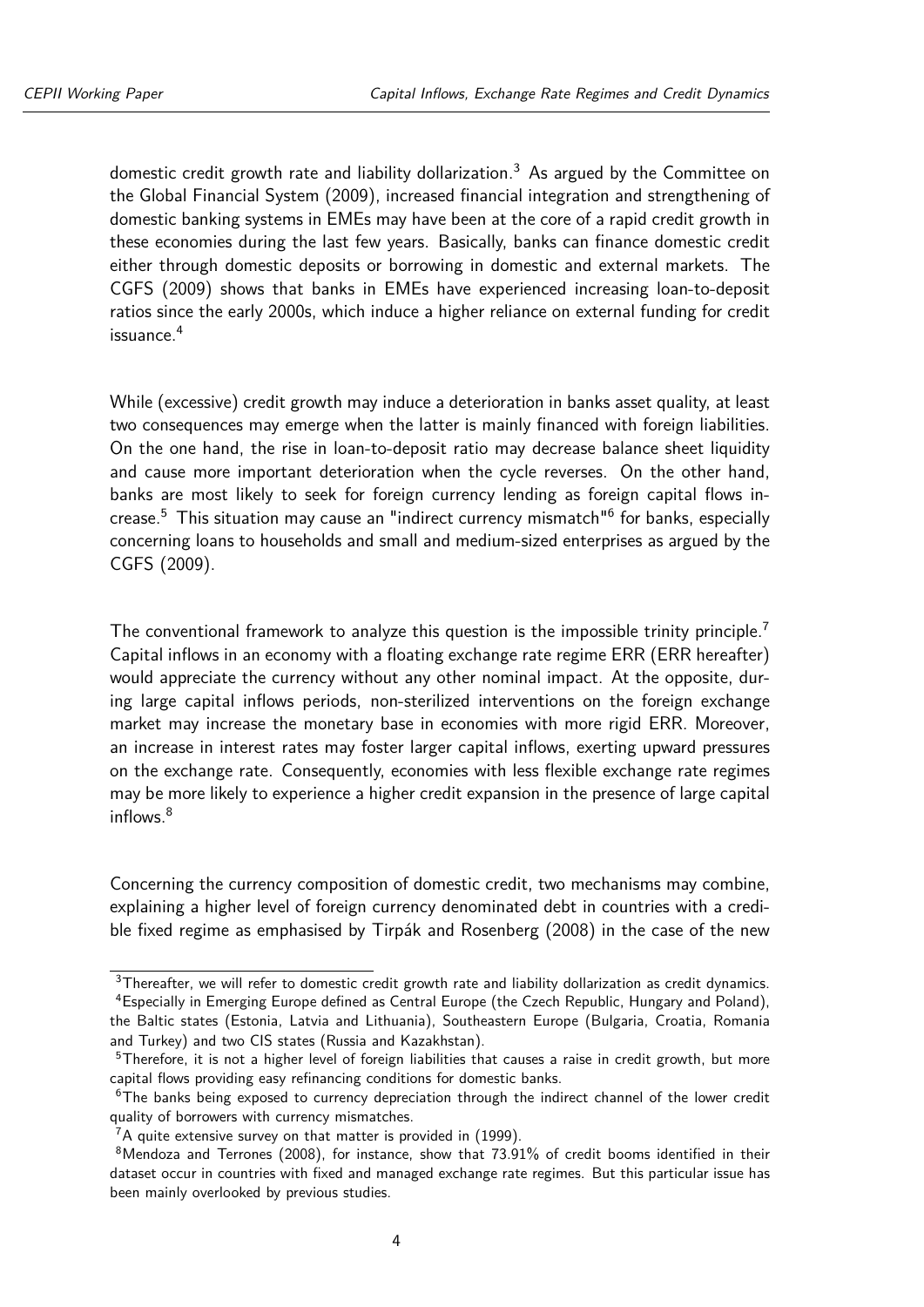member states of the European Union. On the one hand, domestic borrowers<sup>[9](#page-4-0)</sup> may prefer foreign currency loans not only because (i) nominal international interest rates are lower than domestic interest rates, but also because (ii) when making a decision to borrow, domestic borrowers will often use expected domestic inflation or wage growth to deflate the nominal foreign currency interest rate. On the other hand, external funding by domestic banks in international markets may be easier when the refinancing instrument are denominated in foreign currency. This is particularly true when large capital inflows seeking for higher rates of return are fueling the credit expansion and make foreign currency borrowing easy. Therefore, in a country with a highly credible peg, only a small interest rate differential can induce a shift in credit composition. This may have been the case in Eastern European countries as prospects for European Union access in the early 2000s raised both the growth potential and the credibility of new members.

Our approach is particularly close to the study by Magud et al. (2011). They show that exchange rate regimes of the EMEs during large inflows episodes may have a sig-nificant impact on credit distribution and liability dollarization.<sup>[10](#page-4-1)</sup> They find that more rigid commitments tend to experience a higher level of credit-to-GDP ratio and that its composition tilts to foreign currency denominated debt. They argue that unsterilized foreign exchange intervention used to maintain the peg during -large- inflows episodes may cause an increase in monetary base, and consequently a credit expansion. However, they only focus on periods of large capital inflows. A more comprehensive approach should extend the analysis to outflows episodes and study possibly different impacts of ERR on credit dynamics. This is our aim in the present paper. To the best of our knowledge, most of the literature has overlooked the impact of ERR on domestic credit dynamics. Our paper aims at filling this gap by investigating the impact of ERR on credit dynamics. Our basic assumption is that more rigid ERR should have a procyclical impact on those credit dynamics. Reserves accumulation and higher interest rates may foster credit issuance during large inflows episodes while larger credit restrictions may follow capital outflows. The same applies for liability dollarization. In other words, we aim at documenting a non linear impact of ERR on credit dynamics with respect to capital inflows and outflows. From a methodological viewpoint, we rely on the Panel Smooth Transition Regression (PSTR) model introduced by González et al. (2005). We consider two different panels including 12 and 22 EMEs, covering the periods 1980-2010 and 1994-2008, respectively.

Three findings emerge from our empirical analysis. First, the exchange rate regime does not impact the cycle of capital flows. Therefore, the ERR effect on credit dynamics must work through a transmission channel that goes beyond the credit expansion associated with capital inflows. Second, during large cyclical outflows periods, countries which have

<span id="page-4-0"></span> $9$ When the latters consider the exchange risk to be low.

<span id="page-4-1"></span> $10$ Working on a dataset of 24 emerging economies, they study the impact of the exchange rate arrangement on credit dynamics, but only during periods when capital flows are higher than their Hodrick-Prescott trended values.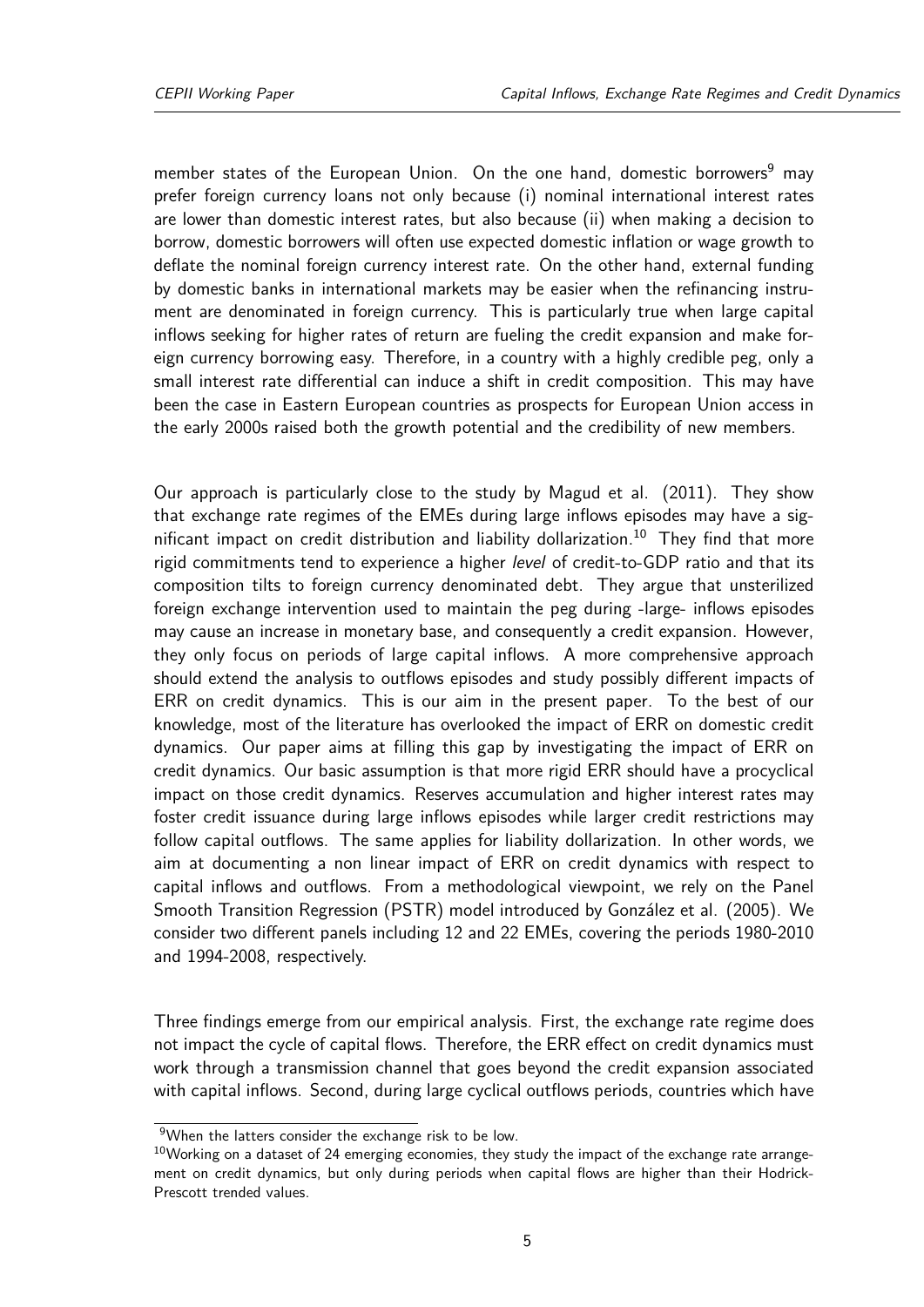adopted more flexible regimes experience a higher credit growth rate (or a lower reduction). During normal periods (net inflows or relatively low outflows), economies with pegged and intermediate exchange rate regimes experience a higher credit growth rate. Third, during large cyclical outflows periods, ERR has no impact on liability dollarization. However, during normal times, economies with pegged and intermediate exchange rate regimes experience a higher level of dollarization.

On the whole, our results suggest that ERR could be used as a macroprudential tool to cope with domestic credit expansions and liability dollarization. A higher level of exchange rate flexibility may help improve financial stability by avoiding procyclical behaviour in those two variables. Given the potential impact of excessive credit expansion and balance-sheet effects on dollarized economies, countries with fixed exchange rates may be more vulnerable to capital flows reversals.

The remainder of our paper is organized as follows. Section 1 presents the data. In Section 2 we display our empirical strategy and econometric framework. In Section 3, our main findings are presented and commented. The final Section concludes.

### **2. Data**

We use annual data for 4 Asian economies (Indonesia, Malaysia, Philippines and Thailand), 11 emerging European countries (Bulgaria, Croatia, Czech Republic, Estonia, Hungary, Latvia, Poland, Romania, Russia, Slovak Republic and Turkey) and 7 Latin American countries (Argentina, Brazil, Chile, Colombia, Mexico, Peru and Uruguay).

Available data do not cover the same time periods for all countries. Especially, data for Eastern Europe countries do not exist before 1993. We thus build two different panels spanning different periods. **Panel 1** includes all Asian and Latin American countries plus Turkey over the period 1980-2010. **Panel 2** includes **Panel 1** plus all remaining Eastern Europe countries over the period 1994-2008.

Table [.1](#page-24-0) in Appendix provides all definitions and sources of the variables used throughout our empirical analysis. Regarding the exchange rate regime (**ERR**), we use the Reinhart and Rogoff (2004) de facto exchange rate regime (coarse) classification updated by Ilzetski, Reinhart and Rogoff  $(2008).<sup>11</sup>$  $(2008).<sup>11</sup>$  $(2008).<sup>11</sup>$  De facto classifications are very useful to draw a distinction between words and deeds. For instance, Reinhart and Rogoff (2004) estimate that during the post Bretton-Wood period, about 53 percent of de jure "managed float" regimes were de facto experiencing a peg or crawling peg. As in Levy-Yeyati and Sturzenegger (2005), the coarse index uses several indicators to determine the effective

<span id="page-5-0"></span> $11$ This classification scores from 1 to 6, an increase in the index corresponding to a more flexible ERR as detailed in Table [1.](#page-6-0)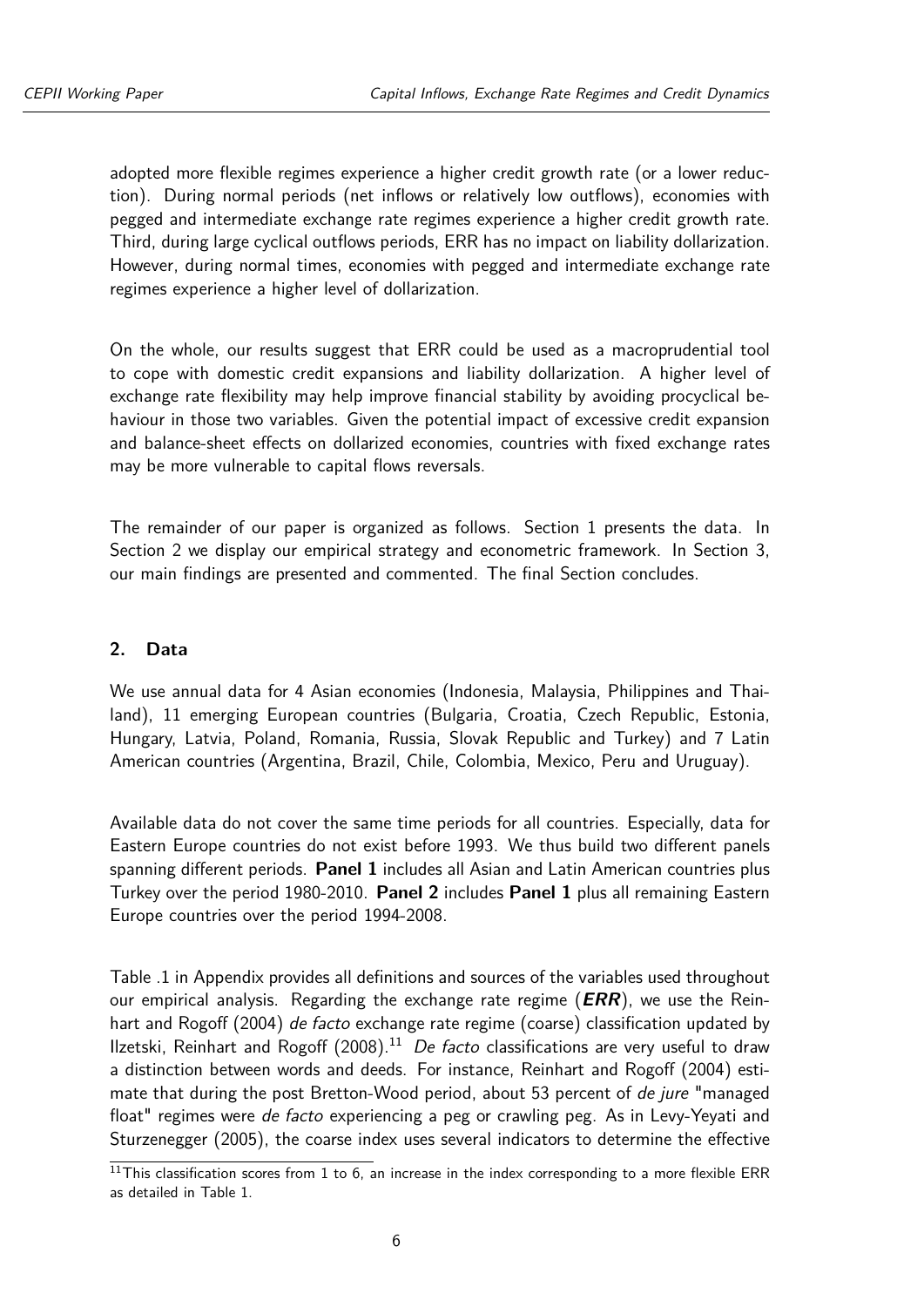ERR practices instead of relying on *de jure* arrangements declared by countries to the IMF. These indicators are mostly based on the exchange rate volatility as well as international reserves hold by the Central Bank. The lower the exchange rate volatility and the higher the international reserves volatility, the more fixed the exchange rate regime will be considered. Reinhart and Rogoff (2004) also improve Levy-Yeyati and Sturzenegger (2005) methodology by taking into account the existence of nonunified exchange rate markets (multiple exchange rates and parallel markets), which have concerned up to 20 percent of the EMEs during the 1990s.

#### **Table 1 – Exchange Rate Regimes - coarse Classification**

- <span id="page-6-0"></span>1 No separate legal tender
- 1 Pre announced peg or currency board arrangement
- 1 Pre announced horizontal band that is narrower than or equal to  $\pm 2\%$
- 1 De facto peg
- 2 Pre announced crawling peg
- 2 Pre announced crawling band that is narrower than or equal to  $\pm 2\%$
- 2 De factor crawling peg
- 2 De facto crawling band that is narrower than or equal to  $\pm 2\%$
- 3 Pre announced crawling band that is wider than or equal to  $\pm 2\%$
- 3 De facto crawling band that is narrower than or equal to  $\pm 5\%$
- 3 Moving band that is narrower than or equal to  $\pm 2\%$  (i.e., allows for both appreciation and depreciation over time)
- 3 Managed floating
- 4 Freely floating
- 5 Freely falling
- 6 Dual market in which parallel market data is missing

For capital flows, we use capital flows to GDP net of FDI. On the one hand, it is generally assumed that FDI is more stable than portfolio investment, thus substracting FDI from capital flows allows us to focus on a more volatile component of capital flows. On the other hand, it would be of a great interest to use gross capital flows to check for the robustness of our results. But as argued by Ghosh et al. (2014), large positive gross inflows ("surges") are often associated with large positive gross outflows ("capital flight") so that net flows are low during those periods.<sup>[12](#page-6-1)</sup> Yet net flows, rather than gross flows, are key determinants of most concerning matters for EMEs such as «competitiveness, macroeconomic management, and the economy's aggregate foreign currency exposure». We believe that the same applies for credit dynamics on which we focus in the present paper.

Since we cannot obtain the data for domestic credit labelled in foreign currency, we follow Levy-Yeyati et al. (2010) and use the Foreign Liabilities to Money ratio (**FLM**) as a proxy for dollarization. According to the literature, countries with a high level of foreign liabilities are expected to be more prone to peg their currency (Eichengreen and

<span id="page-6-1"></span> $12$ The same applies when negative gross inflows ("sudden stop") are offset by negative gross outflows ("retrenchment").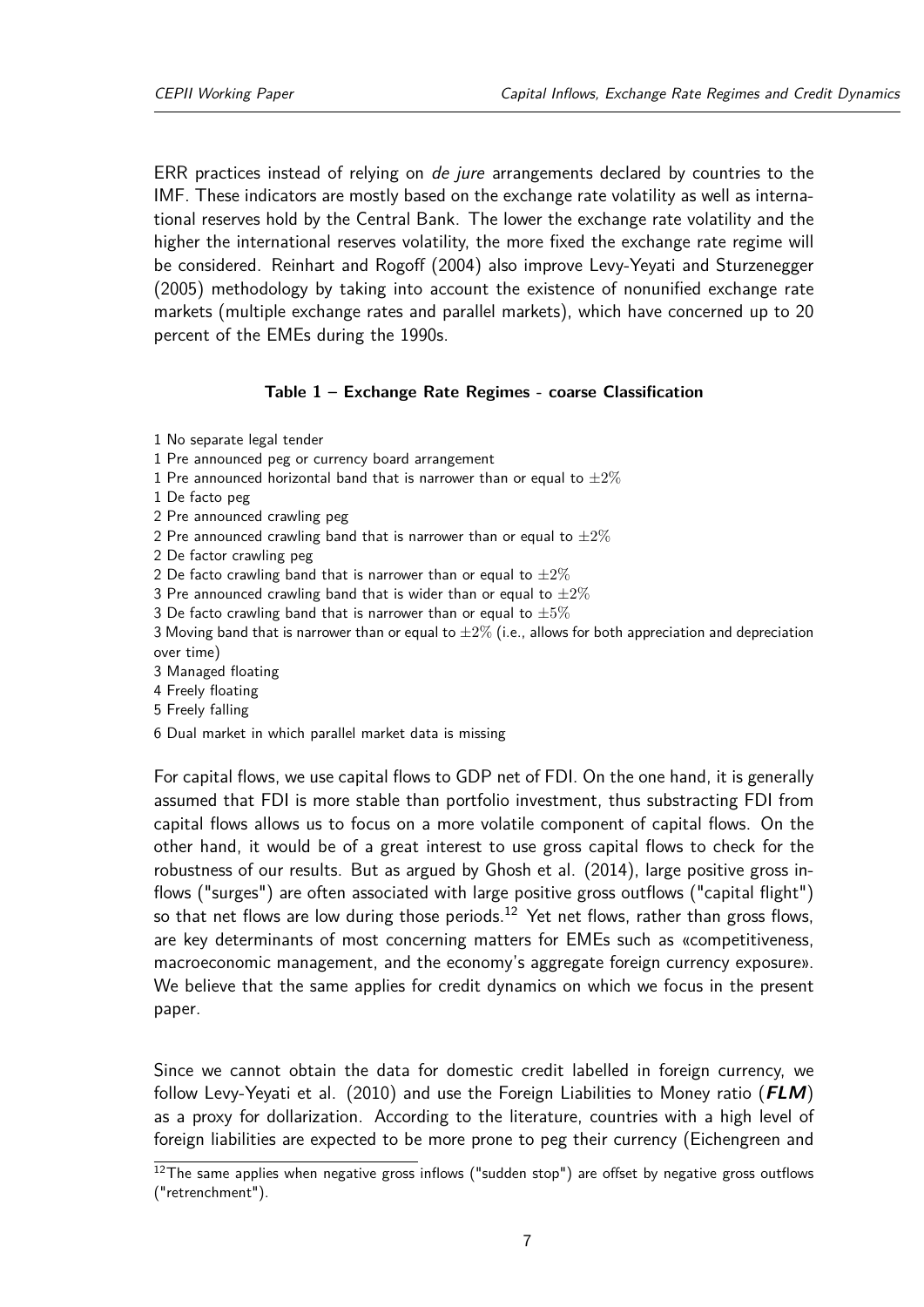Haussman, 1999).

The variable labeled **kaopen** is a financial account openness indicator proposed by Chinn and Ito (2008) and is based on the restriction on cross-border financial transactions reported in the IMF's Annual Report on Exchange Arrangements and Exchange Restrictions (AREAER). To control for the **crisis** effect, we use Laeven and Valencia (2008, 2010 and 2012) systemic banking, currency and sovereign debt crisis database.

We perfom various first and second generation panel unit root tests in order to assess the order of integration of our series,<sup>[13](#page-7-0)</sup> evidencing that our variables are stationary.<sup>[14](#page-7-1)</sup>

## **3. Empirical Strategy**

## **3.1. Identifying Cyclical Capital Flows**

## **3.1.1. Methodology**

To investigate whether cyclical capital flows impact the links between ERR and credit dynamics, we first add for each region (Asia, Eastern Europe, and Latin America) and for each year the ratio of non FDI net capital flows to GDP. We thus obtain total regional flows, meaning that capital flows take the same values for each country belonging to the same region. It allows us to take into account the spillover effects that could exist between different countries in the same area. Indeed, (i) these countries are most likely to be trading partners, therefore making possible contagion through the commercial account channel, and (ii) foreign investors may lack country-specific informations and let their investment decisions to be driven by regional developments rather than fundamen-tals increasing contagion effects.<sup>[15](#page-7-2)</sup>

We then de-trend these series using a standard Hodrick-Prescott filter. As we use annual data, we follow Ravn and Uhlig (2002) and set the value of the smoothing parameter at 6.25. We finally obtain the cyclical components by substracting the HP-trended value from total capital flows.<sup>[16](#page-7-3)</sup> They correspond to the short run dynamics of the financial account we pay interest to. Indeed, it is of interest to focus on the cyclical component of capital flows instead of raw data because short run dynamics may drive most of the relationships we study. For instance, during a period of sharp decrease of net capital flows, even though they would remain positive, the cyclical component could be negative, suggesting that the region has severe financial account issues and may experience this sharp decrease in the inflows as a net outflow.

<span id="page-7-0"></span><sup>13</sup> Results are available upon request to the author.

<span id="page-7-1"></span><sup>&</sup>lt;sup>14</sup>Excepted for the **kaopen** variable which is considered in first difference.

<span id="page-7-2"></span> $15$  For instance, Ghosh et al (2014) show that regional contagion increases the probability of liabilitydriven surges.

<span id="page-7-3"></span> $^{16}HP - cycle_{i,t} = TotalCapitalFlows_{i,t} - HP - trended_{i,t}$ , for each region *j*, *j*=1,2,3.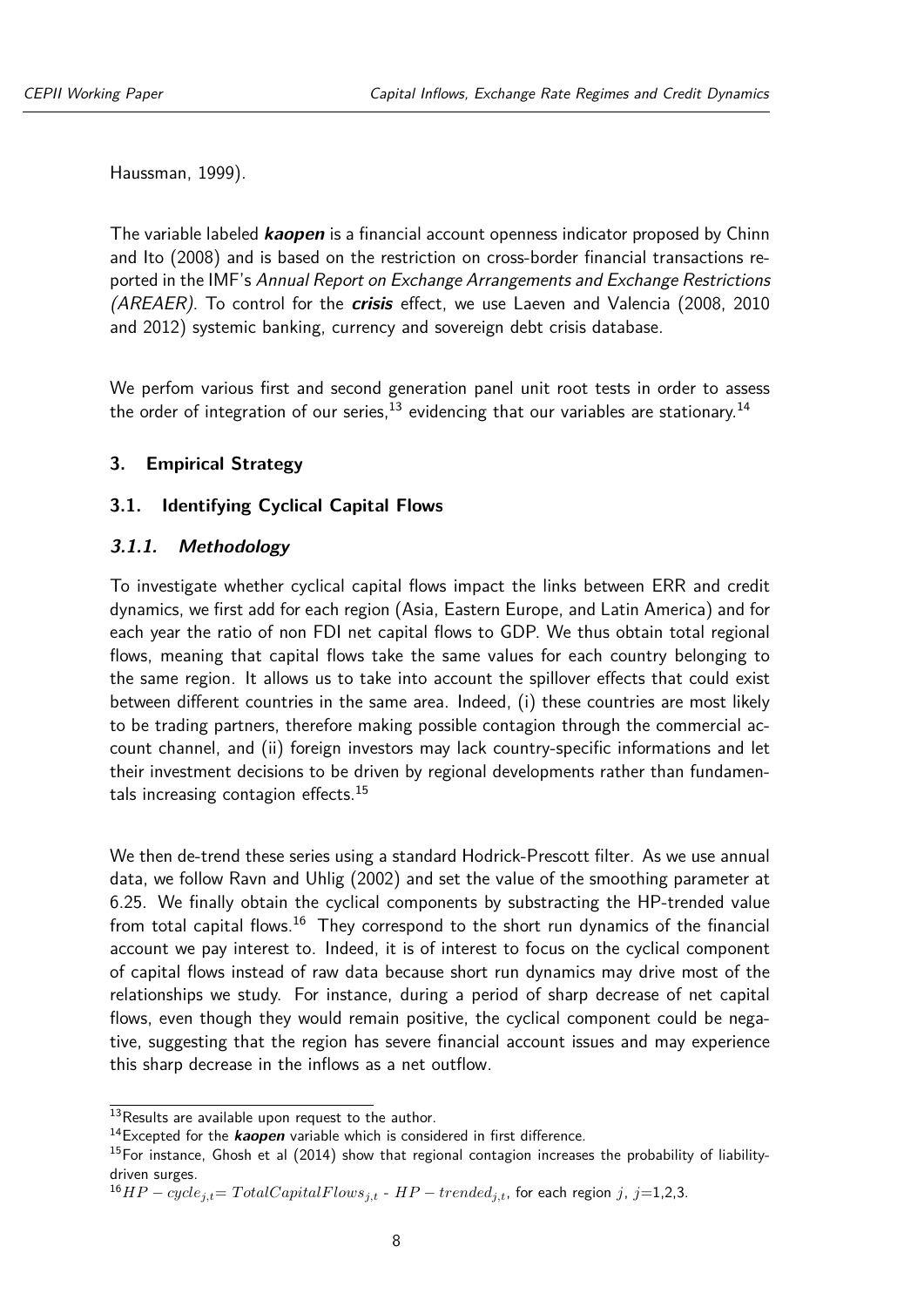#### **3.1.2. Key Features**

The first wave occurred in the mid-70s following the oil shocks. Indeed, oil producing countries' surpluses have been channeled into international banks that recycled them toward developing countries as international lending in dollars. As a result, recipient econonomies had to suffer from high indebtedness and currency mismatches that led to the debt crisis of the early 1980s which mostly concerned Latin American countries. The latter was marked by a sharp decrease in "nonportfolio net private flows" in EMEs (Bacchetta and Van Wincoop, 2000). During the late 1980s and early 1990s, in the aftermath of the resolution of the international debt crisis, portfolio started to flow from advanced to emerging economies. This second wave is in part the consequence of the low international interest rates environment that prevails at this time, and also the result of a diversification strategy adopted by international investors. Indeed, emerging economies present a higher risk degree but also a higher rate of return than developed economies. In addition, rates of return in emerging countries tend to be few connected with those in advanced ones. At the same time, EMEs conducted structural reforms such as openning their financial accounts and liberalizing their domestic financial systems in order to gain access to international capital and finance their development. Since the early 2000s, international capital flows have been subject to an increasing volatility.<sup>[17](#page-8-0)</sup> This is particularly true for EMEs where cycles in capital inflows seem to be growing both in pace and intensity. In advanced economies, gross inflows tend to be largely offset by gross outflows (generating smaller variations in net flows). This is not the case for EMEs toward which net capital flows reached unprecedented levels in the pre-crisis period.<sup>[18](#page-8-1)</sup> This bonanza<sup>[19](#page-8-2)</sup> was followed by a very sharp drop during the 2007 turmoil and a bounce back in 2008 and 2009. Indeed, the net private flows to EMEs reached nearly the same level in 2010 as in 2007. More recently, anticipations toward a possible monetary policy tightening in advanced economies led to relatively large outflows from EMEs.

These different waves of capital inflows suggest that emerging countries have experienced periods of large capital inflows which eventually took the form of overshootings, unfortunately associated with crisis periods. Figure [1](#page-10-0) reflects changes in international capital flows to emerging countries. More specifically, it depicts total observed capital flows and trends (left panel) and cyclical component (right panel) for our three regions. For Asia, we identify large inflows in the 1980s and the early 1990s (over 20% of GDP), brutally interrupted during the 1997 crisis, and followed by a slow recovery over the 2000s. For Latin America, we observe a sharp decrease in net flows in the early 1980s due to the debt crisis. The bonanza in the 1990s lasts longer than in Asia and continues until 2002 and the Argentina crisis which created a sharp decrease in capital inflows to the whole area. For Europe, capital inflows are near zero before the mid-1990s, then increase rapidly as these countries integrate EU. For the three considered regions, we

<span id="page-8-1"></span> $18$ Up to 691.02 billions USD in 2007.

<span id="page-8-0"></span> $17$ Figure [.1](#page-26-0) in Appendix depicts the evolution of net private capital flows to EMEs and developing countries as defined by the IMF from 1980.

<span id="page-8-2"></span> $19$ Defined as a large and persistent capital inflows period by country-specific historical standards (Reinhart and Reinhart, 2008).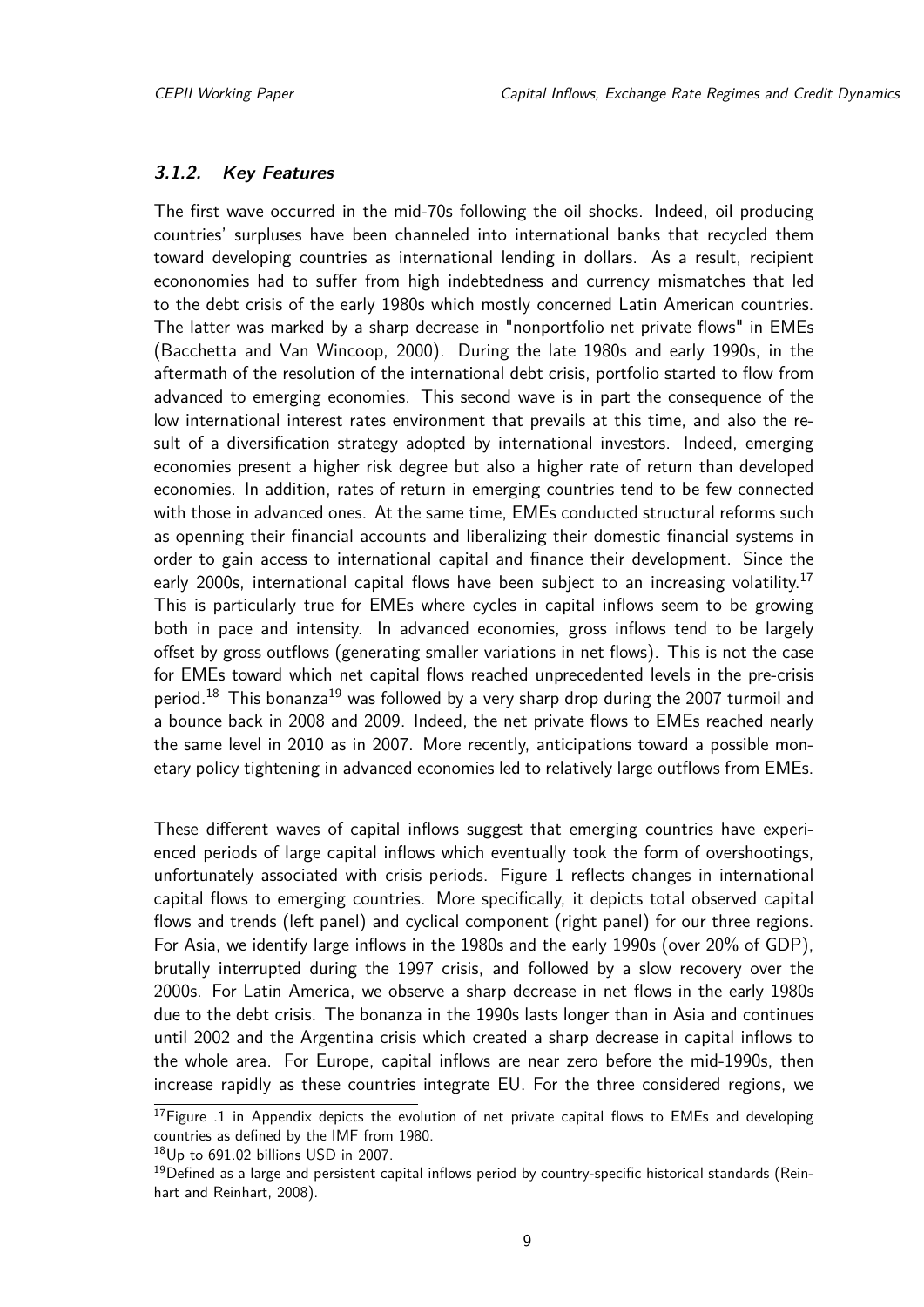observe a significant rebound of inflows after the 2007 crisis, whereas Eastern Europe might have suffered from the freezing of the interbank lending market in Europe from 2007 causing a marked decrease in the inflows destinated to this area.

During the most recent period, two major determinants seem to have underpinned capital flows toward EMEs. On the one hand, their resilience during the crisis episodes has become more important than in the past. For instance, the Committee on the Global Financial System points out in a 2009 publication that the average growth rate as well as the ratio of saving to GDP and the fiscal balance in EMEs and developing countries were higher during 1993-96 than 2004-07 (two periods of large inflows in these economies). This may help these economies to strenghten themselves in such "good periods" and become more resilient when the cycle reverses. In particular, Kaminsky et al. (2005) underline that capital inflows and fiscal policies in EMEs tend to be procyclical over the period 1960-2003 (expansionary policies associated with inflows in good times and contractionary policies associated with outflows in bad times) and thus may worsen the impact of crisis. From this viewpoint, fiscal surpluses recorded in EMEs during the latest inflows period may indicate an improvement in capital flows management and fiscal policies in those countries toward more countercyclical policies. On the other hand, quantitative easing policies in investors countries seem to have influenced capital flows to the EMEs. As a result, they experienced periods of large capital inflows which eventually took the form of overshootings, unfortunately associated with crisis periods.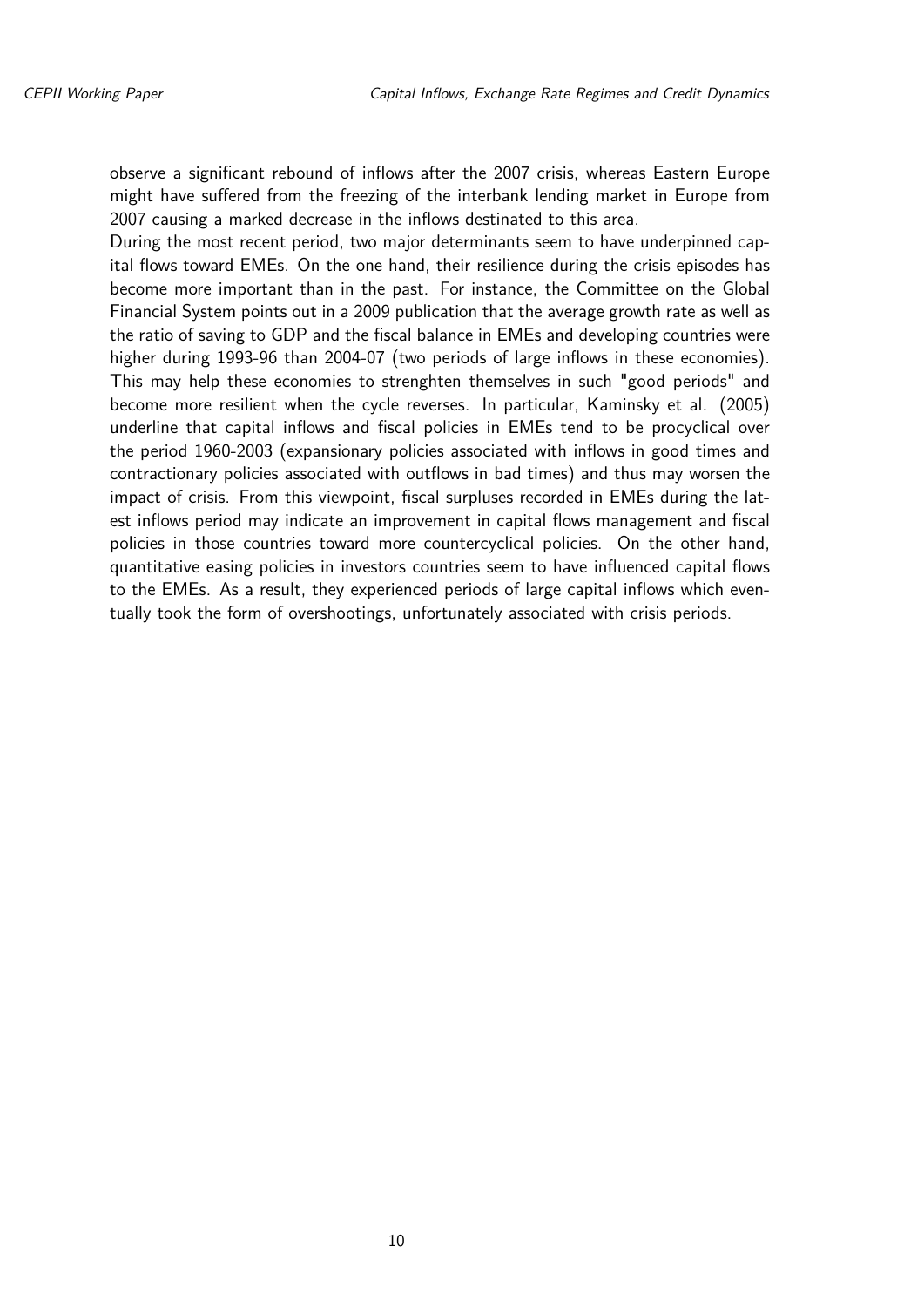<span id="page-10-0"></span>

#### **Figure 1 – Defining Regional Capital Flow Cycles**

Source : Author's calculations. See Table [.1](#page-24-0) for data sources

#### **3.2. Econometric Framework**

#### **3.2.1. Capital Flows and the Exchange Rate Regime**

Does ERR impact the volume of capital flows? More specifically, the relationship between  $ERR$  and credit dynamics<sup>[20](#page-10-1)</sup> may be due to the fact that economies with different degrees of exchange rate flexibility receive different amounts of capital inflows. In order to check this hypothesis, we estimate linear panel regressions for both Panel 1 and Panel 2 using the following specification estimated through OLS:

$$
k\_cyclecomp_{i,t} = \eta + \beta'ERR_{i,t} + \kappa' M_{i,t} + \nu' C_{i,t} + \gamma'ERR_{i,t} \times C_{i,t} + \varepsilon_{i,t} \tag{1}
$$

<span id="page-10-1"></span> $^{20}$ Defined as either the growth rate of private credit issued by banking sector or the FLM index.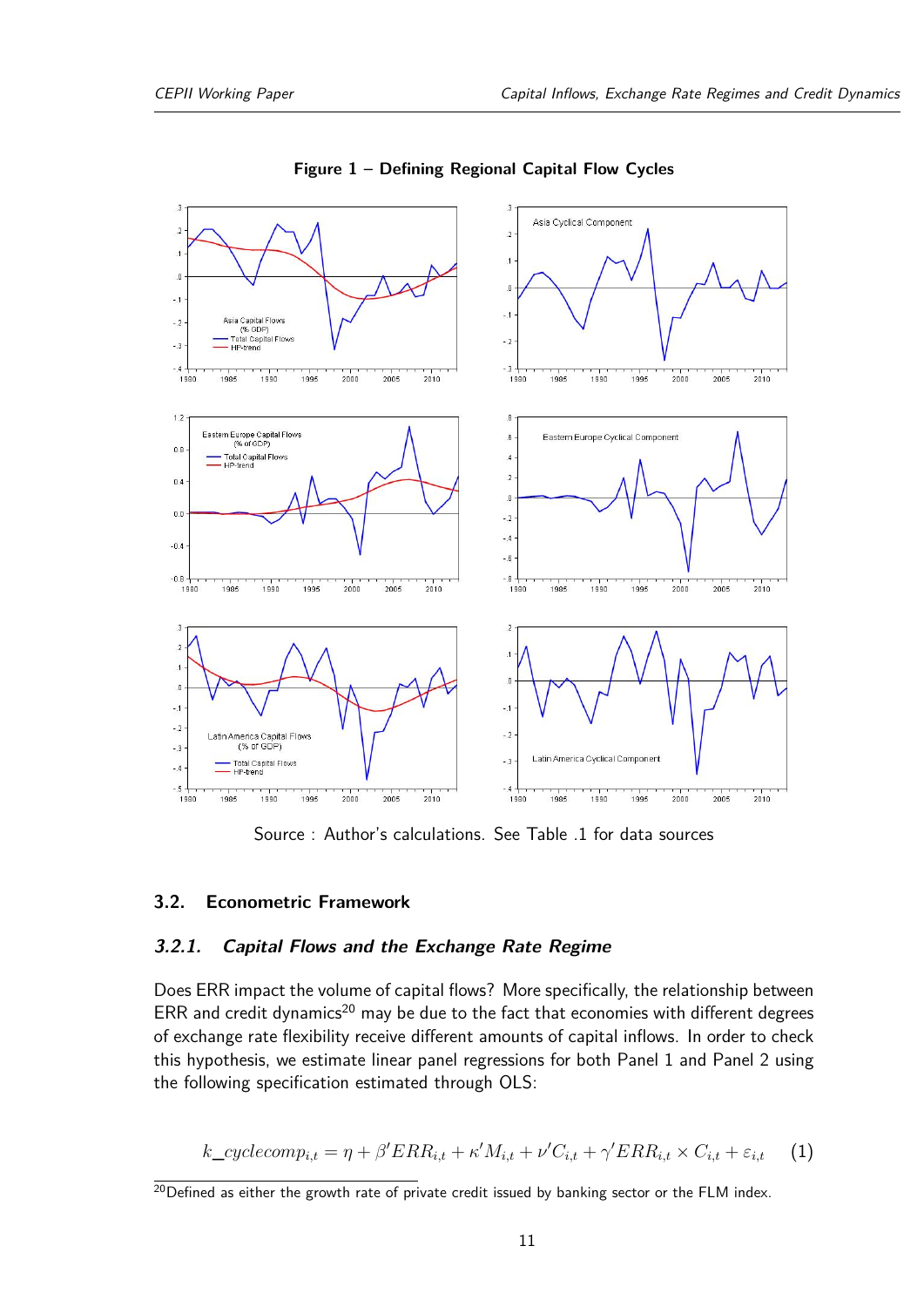Where  $k\_cyclecomp_{i,t}$  is the cyclical component of capital flows to country *i*'s region at year *t*.  $ERR_{i,t}$  is the de facto exchange rate regime of country *i* at time *t*,  $M_{i,t}$ is the matrix for macroeconomic and financial control variables such as financial and trade openness, international interest rates, short-term interest rate differentials and GDP growth rate.  $C_{i,t}$  denotes the vector for crisis dummies and  $\varepsilon_{i,t}$  is the error term.

As robustness checks, we (i) include fixed and time effects and (ii) use the Generalized Least Squares (GLS) estimator, accounting for both heteroskedasticity and autocorrelation in the residuals. The model thus becomes:

$$
k\_cyclecomp_{i,t} = \phi' f_{i/t} + \beta' ERR_{i,t} + \kappa' M_{i,t} + \nu' C_{i,t} + \gamma' ERR_{i,t} \times C_{i,t} + \varepsilon_{i,t} \quad (2)
$$

Where  $\phi' f_{i/t}$  stands for fixed and time effects.

#### **3.2.2. Exchange Rate Regime and Credit Dynamics**

We then pay attention to the relation between ERR and credit dynamics in the two panels. Our basic assumption is that this nexus might be different with respect to whether capital flows are pouring in or fleeing a country/region. For instance, if we suppose that more pegged economies are prone to experience a higher degree of dollarization, this relation may be even stronger when capitals outflow these countries. Indeed, a higher risk of devaluation induced by net outflows may deter foreign lenders/investors from local currencies. In other words, the exchange rate arrangement would have a nonlinear impact on the FLM index depending on the cyclical component of capital flows. We propose to check this hypothesis, using a PSTR model.<sup>[21](#page-11-0)</sup> This specification proposed by González, Terasvirta and Dijk (2005) is a model with individual fixed effects where the effect of the exogenous variables on the endogenous variable depends on a logistic transition function, normalized and bounded between 0 and 1. The basic PSTR model can be written as follows:

$$
y_{i,t} = \mu_i + \beta'_0 x_{i,t} + \beta'_1 x_{i,t} g(q_{i,t}; \gamma, c) + u_{i,t}
$$
\n(3)

Where the dependent variable  $y_{i,t}$  is a scalar (successively the growth rate of the domestic credit and the FLM index), *xi,t* is a k-dimensional vector of time-varying exogenous variables,  $\mu_i$  denotes individual fixed effects and  $u_{i,t}$  are the errors.

<span id="page-11-0"></span> $21$ All the PSTR estimations are performed on the RATS software using GTVD.SRC, a program provided by Gilbert Colletaz whom we are grateful for having made it available on: [http://www.univ-orleans.](http://www.univ-orleans.fr/deg/masters/ESA/GC/gcolletaz_R.htm) [fr/deg/masters/ESA/GC/gcolletaz\\_R.htm](http://www.univ-orleans.fr/deg/masters/ESA/GC/gcolletaz_R.htm)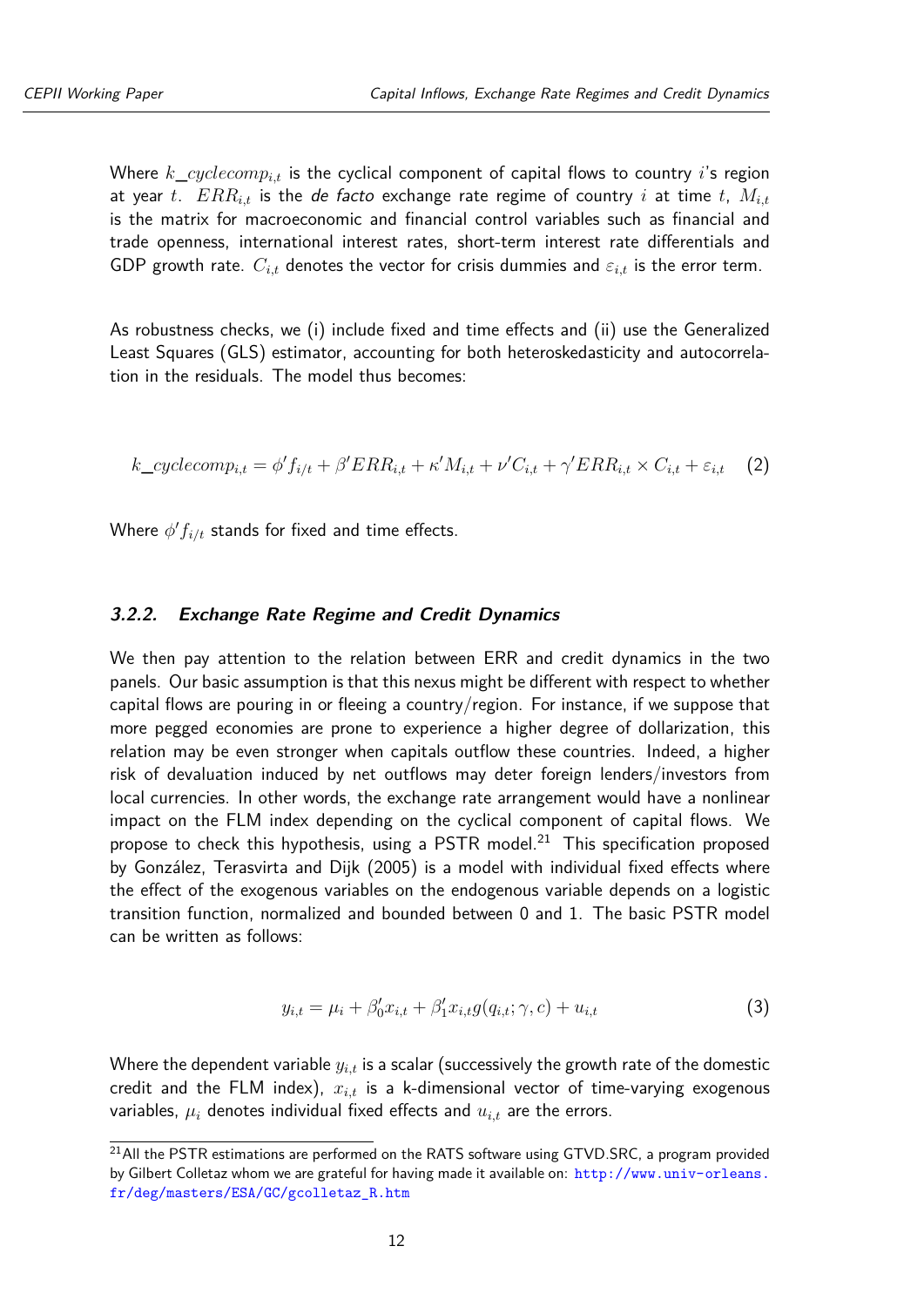The transition function  $g(q_{i,t}; \gamma, c)$  is a continous function of the observable transition variable  $q_{i,t}$ , taking a logistic form:

$$
g(q_{i,t}; \gamma, c) = \left[1 + exp\bigg(-\gamma(q_{i,t} - c)\bigg)\right]^{-1}
$$
 (4)

Whether the threshold variable is higher or lower than the threshold *c* determines the value of  $g(q_{i,t}; \gamma, c)$ ,  $\gamma$  being the speed of transition between the two extreme regimes. Thus the effect of the exogenous variables on the dependent variable is equal to  $\beta_0$  +  $\beta_1 g(q_{i,t}; \gamma, c)$  and depends on the transition variable, namely, the cyclical component of net capital flows to the region where the *i th* country belongs.[22](#page-12-0)

## **4. Main Findings**

We first test whether the ERR impacts the cyclical component of capital flows. We then study the impact of ERR on credit dynamics, discriminating between capital inflows and outflows periods.

#### **4.1. ERR does not impact capital flows**

As explained in the previous section, our first objective is to determine whether the exchange rate policy impacts the cycle of capital inflows. This is a key question since it may explain later why countries with different exchange rate arrangements experience different credit dynamics. Indeed, if countries with more rigid exchange rate regimes attract more capital inflows, then those inflows could be used to develop credit (for instance through banking intermediation), and credit financed with foreign capital would raise the FLM ratio. Thus, there would be no surprise to observe a higher degree of foreign liabilities to money ratio in countries with pegged currency (especially during "good" periods) if those countries attracted more capital inflows. Magud et al. (2011) point three reasons why pegged economies may attract higher capital inflows. First, «by reducing nominal exchange rate volatility-compared to flexible regimes-pegs can reduce transaction costs, encouraging cross-border investment». Nominal exchange rate stability may lower the risk incurred by foreign investors and thus attract higher inflows. Second, pegged nominal exchange rates may induce investors to *«take advantage of even* small interest rate differentials». Finally, during periods of high capital inflows, sterilized interventions used to maintain the nominal exchange rate without spurring inflation can help to maintain real interest rates in pegged economies and induce larger capital inflows.

The first conclusion we get from our OLS estimations reported in Table [.3](#page-26-1) is that the exchange rate regime never impacts the cyclical component of capital inflows, regardless

<span id="page-12-0"></span> $^{22}$ Calculated according to the methodology described in Section 2.1.1.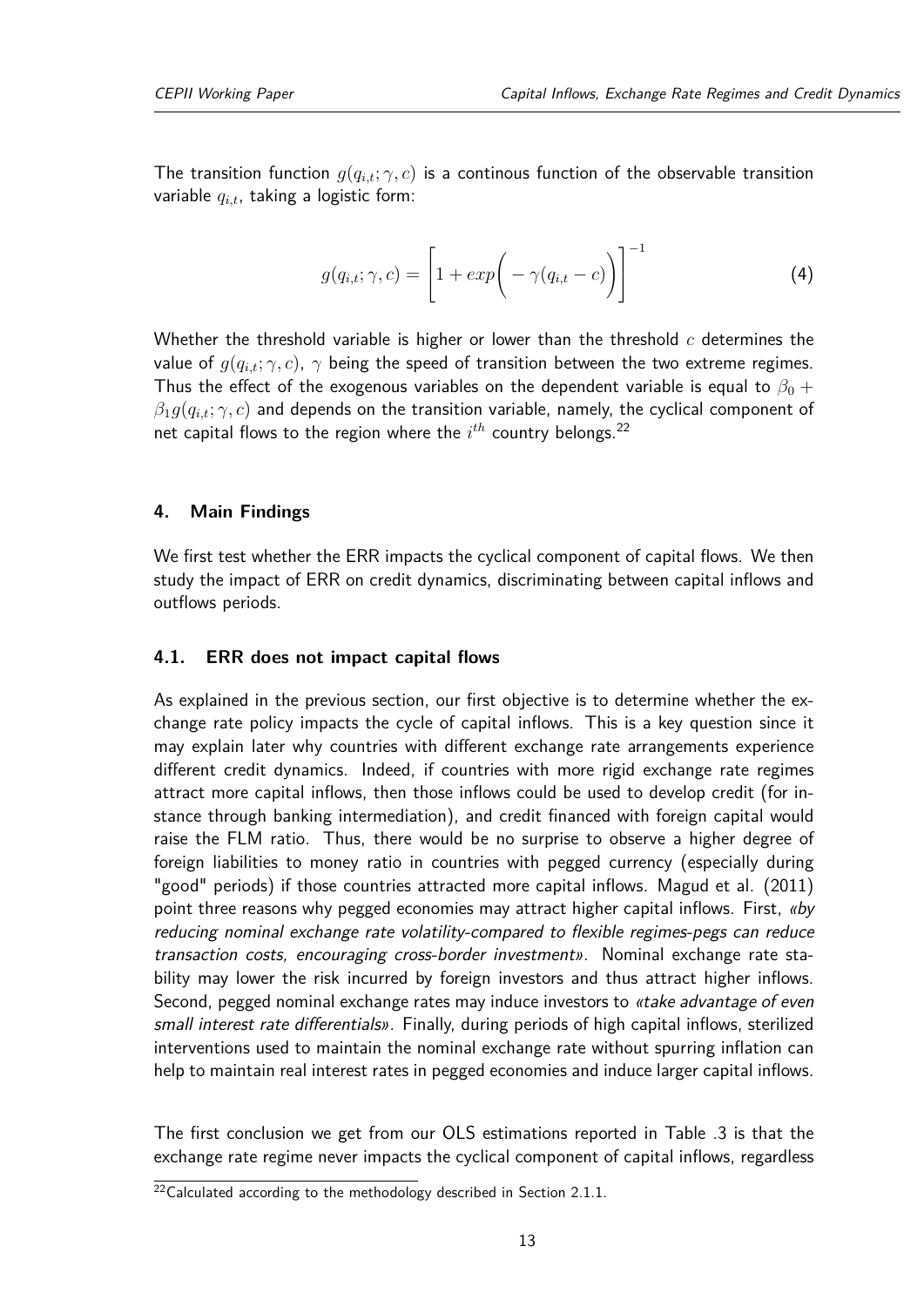the chosen panel or the estimation routine.<sup>[23](#page-13-0)</sup> Indeed, the estimated models display very small adjusted R-squared values, and the control variables are mostly not statistically significant. Moreover, results are very sensitive to the retained specification so that adding a variable or a lagged variable create a different output in most cases. The same is true for alternative specifications, including time and fixed effects as well as GLS estimations (Table [.4\)](#page-27-0). Moreover, the possible endogeneity between ERR and capital flows is a clear issue. Indeed, large outflows and sudden stop episodes may cause the abandonment of a peg or a crawling peg. In other words, capital flows are most likely to impact the ERR variable.

While other explanatory variables such as capital control measures should also play an important role (Taylor and Sarno, 1997; Ghosh et al., 2014), our findings suggest that the cyclical component of capital flows seems to be driven for a large part by the output growth, the external debt (especially for Panel 1) and international interest rates. The effect of external debt on capital flows is of particular interest. On the one hand, a high degree of external debt could deter investors from the country for they could question its sustainability.<sup>[24](#page-13-1)</sup> On the other hand, it also captures previous access to capital flows and may be associated with facilitated new foreign investments. These two opposing effects are likely to take different importance across various specifications and may explain the external debt sign sensitivity. Concerning output growth, the sign is always positive as expected. A higher growth prospect is very likely to drag more foreign capital to a particular country. However, the positive sign associated with international interest rate is quite puzzling since we generally observe that capitals tend to flee from EMEs to advanced economies when international interest rates are high. Crisis dummies always have a negative impact on capital flows and are more significant in Panel 2 than in Panel 1.

On the whole, our results evidence that ERR have no impact on capital flows. This result is consistent with Magud et al. (2011) who focalised on large inflows periods for a comparable set of countries. Ghosh et al. (2014) however find that pegged exchange rate countries experience 3 percent of GDP larger capital flows during surge periods than more flexible ones. This result is not conflicting with our own since Ghosh et al. focus on surge periods while we do not. A possible interpretation would be that higher inflows in pegged countries during surges are corrected by higher outflows when the cycle reverses. In this case, the average effect of the exchange rate policy on capital inflows would be close to zero as we find in our estimations. An other possible interpretation is simply that over all factors that influence capital flows, the exchange rate arrangement only plays a marginal role.

<span id="page-13-0"></span><sup>23</sup>All results are depicted in Appendix, in Tables [.3](#page-26-1) and [.4.](#page-27-0)

<span id="page-13-1"></span> $24$  In general, more indebted countries have a higher default risk.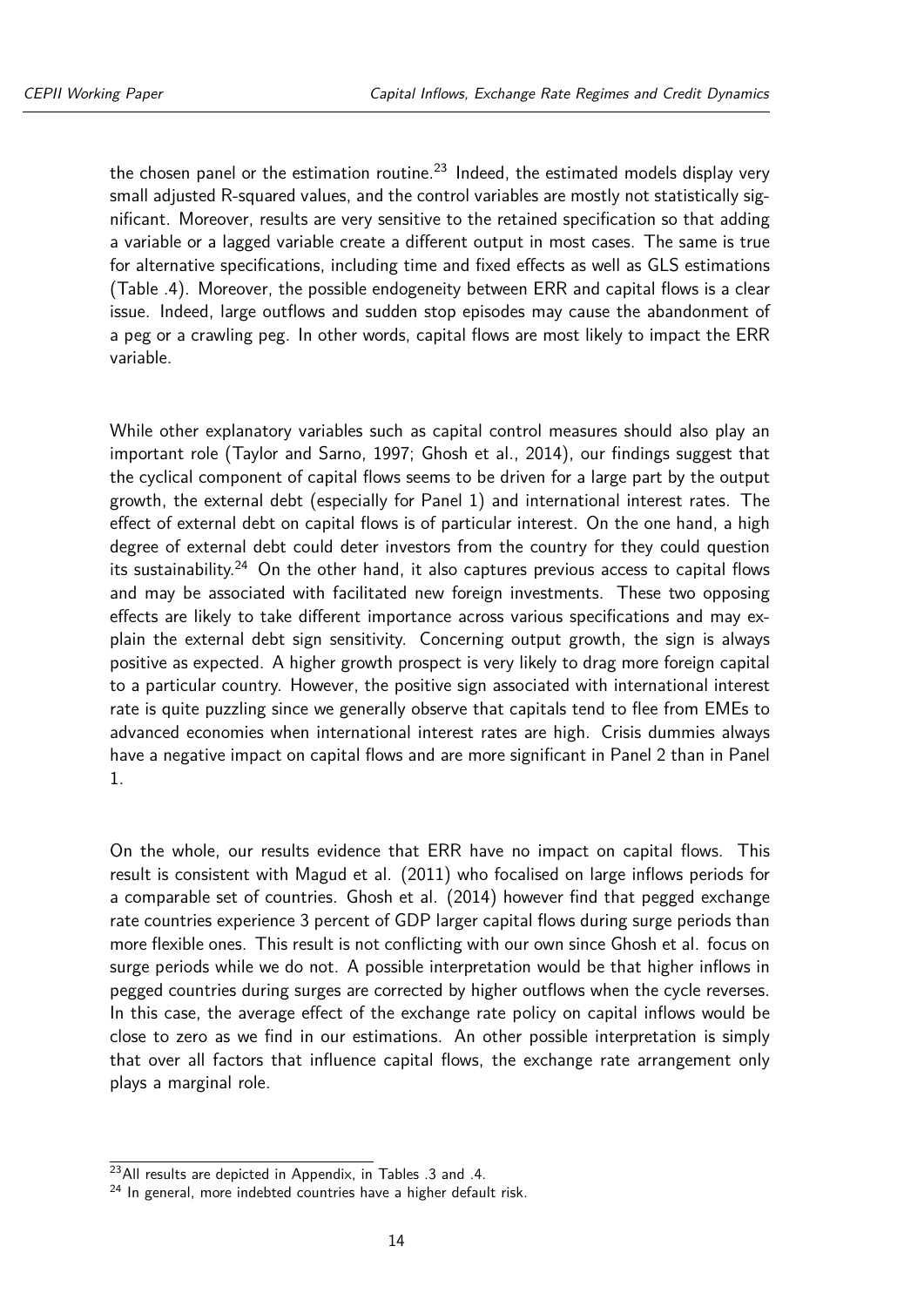#### **4.2. The Nonlinear Impact of Exchange Rate Regime on Credit Dynamics**

To study the effect of the exchange rate regime on credit dynamics and test whether this impact is different depending on the cyclical component of capital flows, we proceed to the estimation of the PSTR model. First, we define the proper specification by testing for linearity against the PSTR alternative. If the null of linearity is not rejected, we estimate a linear panel model assuming that the effect of the exchange rate regime on the dependent variable is constant. If we reject the null hypothesis, we proceed with the PSTR estimation:

$$
y_{i,t} = \mu_i + \beta'_0 ERR_{i,t} + \beta'_1 ERR_{i,t}g(k\_cyclecomp_{i,t}; \gamma, c) + \kappa'M_{i,t} + \nu'C_{i,t} + u_{i,t} \quad (5)
$$

Where the dependent variable  $y_{i,t}$  is a scalar (successively the growth rate of domestic credit and the FLM index),  $\mu_i$  is the individual fixed effects and  $u_{i,t}$  are the errors. $^{25}$  $^{25}$  $^{25}$ 

We report the results of the tests for linearity for both credit expansion and the FLM index in Table 2. We detect a nonlinear impact of the cyclical component of capital flows on credit dynamics for 3 over 4 estimations<sup>[26](#page-14-1)</sup>, at the  $10\%$  significance level.

#### <span id="page-14-2"></span>**4.2.1. Credit expansion**

|    |         | Dependent Variable         |           |                 |  |
|----|---------|----------------------------|-----------|-----------------|--|
|    |         | Domestic Credit (% change) | FLM index |                 |  |
|    | Panel 1 | Panel 2                    |           | Panel 1 Panel 2 |  |
| LM | 0.062   | 0.081                      | 0.741     | 0.039           |  |
| F  | 0.066   | 0.089                      | 0.746     | 0.046           |  |

**Table 2 – LM and**  $F$  **tests for linearity** (*p*-values)

LM and *F* are Lagrange multiplier and Fischer-type tests for linearity. Under the null hypothesis, the model is linear.

We first consider the growth rate of private domestic credit issued by banking sector as the dependent variable. The estimation results for Panel 1 are reported in Table [3.](#page-16-0) The estimated threshold is equal to -30.5%, which corresponds to extreme cyclical outflows (only 2.5% of the observations, mostly Latin American countries during Argentina crisis in 2002). Our empirical strategy appears to be effective in capturing contagion effects since outflows not only concerned Argentina but Brazil, Chile and Uruguay as well. These observations correspond to our first regime associated with  $g(.)=0$ . In this

<span id="page-14-0"></span> $^{25}$ Note that the transition function is only associated to the ERR variable and not to the  $M_{i,t}$  matrix of control variables neither the  $C_{i,t}$  crisis dummies. We therefore assume that those variables have a linear impact on credit dynamics because we want to focus on the (nonlinear) impact of the exchange rate regime on credit dynamics.

<span id="page-14-1"></span><sup>&</sup>lt;sup>26</sup>Note that PSTR estimations for credit expansion in Panel 2 yields inconsistent results regarding the estimated threshold value. We thus only consider results from the linear model.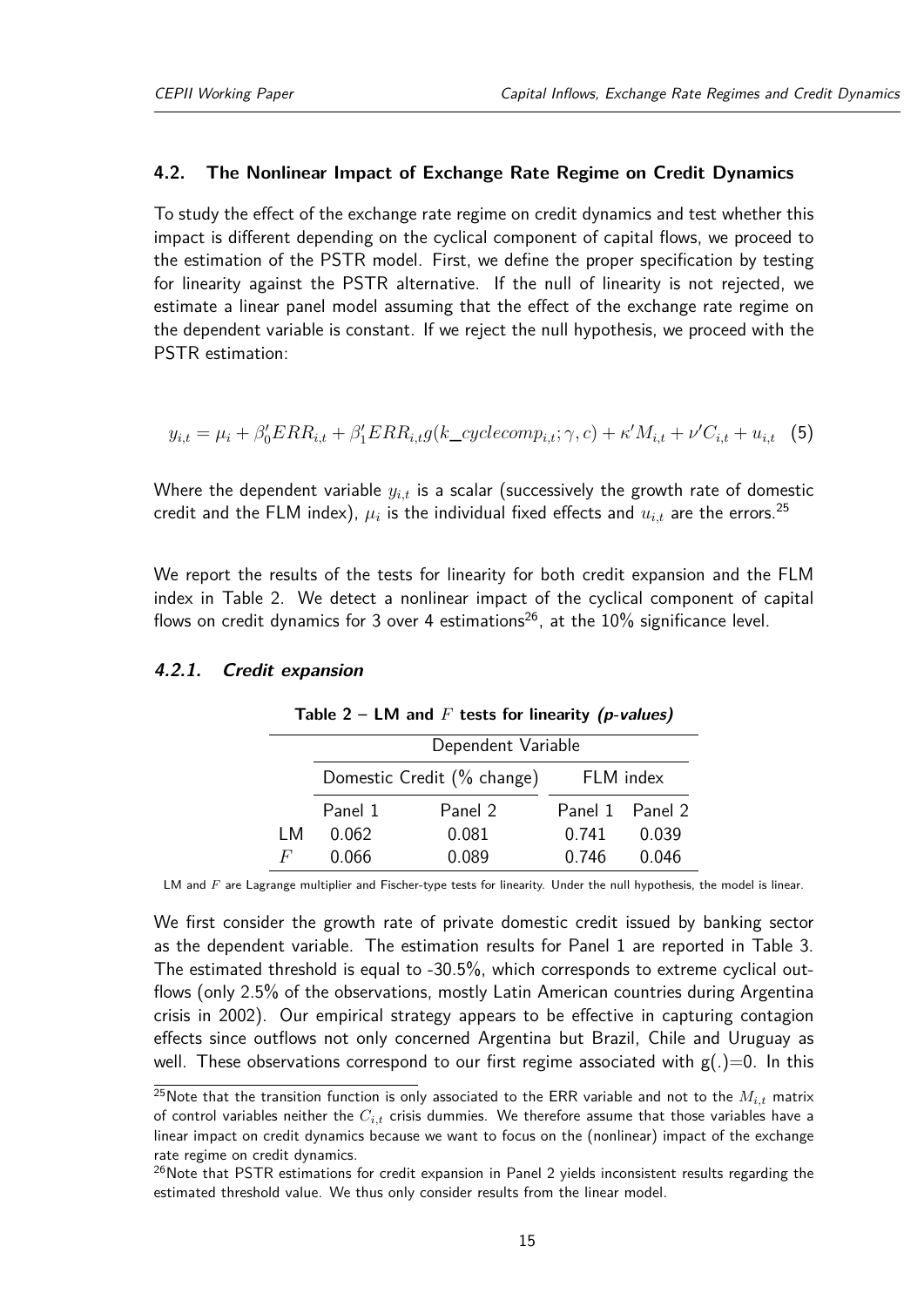state, the effect of the exchange rate regime on credit expansion is significant at the 5% level and equal to  $\hat{\beta_0}{=}0.118$ , a positive sign implying that more flexible regimes are associated with higher credit growth (or less important reductions). A 1-point increase in the exchange rate classification index (a 17 percent increase) causes a 11.8 percentage points increase from the individual average in the credit expansion (which stands at 1.51% for the whole sample). Our previous results suggest that it is not due to the fact that more flexible regimes would receive more capital flows (or suffer lower outflows) since we find no impact of the exchange rate regime on capital flows. Therefore, the impact of the ERR during such periods must work through a transmission channel that goes beyond the credit expansion associated with capital inflows (which we estimate to be statistically relevant and equal to 0.364). A decrease in international reserves used to defend the peg in fixed ERR is a possible cause to this phenomenon. Indeed, it corresponds to a decrease in the monetary base and may induce a higher credit restriction during crisis episodes. Another possible cause is an increase in the interest rate eventually used during those episodes to make speculation against the domestic currency more costly. Indeed, in the 7 Latin American countries included in Panel 1, the average money market rate raised from 16.98% to 24.09% between 2001 and 2002. This may have affected credit expansion as well as a decrease in the international reserves. We believe that including international reserves may be useful for improving our model, but so far, we found a larger credit restriction in fixed exchange rate regimes during outflows periods.

Our second regime associated with  $g(.)=1$  corresponds to "normal" periods with cyclical flows higher than -30.5%. The effect of ERR gradually increases from that point to reach  $\hat{\beta_0}+\hat{\beta_1}$ = -0.011. During those periods, the sign of the coefficient associated with the ERR reverses and becomes negative. A 1-point decrease in the ERR index increases credit expansion by about 1.19 percentage point: more pegged regimes tend to experience a higher credit expansion. This conclusion is in line with Magud et al. (2011). A higher credit expansion in economies with a fixed ERR during capital inflows periods can be due to unsterilized accumulation of international reserves. Sterilization can be used to offset the effect of reserves accumulation, namely an increase in the monetary base. However, it can be very costly and therefore it is often partial. Thus, fixed ERR are often associated with expanding monetary base and are more likely to experience higher credit expansion through banking intermediation.

An extensive literature suggests that economies with higher credit growth rates may suffer from larger output collapses when a crisis hits, especially when it is based on foreign borrowing. Berkmen et al. (2012) find a positive linkage between credit rate of growth prior to the 2007 crisis and output loss during the crisis. They argue that the main transmission channel may be a higher level of leverage and short debt indebtness in these countries. Moreover, they find this relation is worsened by exchange rate inflexibility with a higher growth impact in countries with pegged exchange rates. Our results are in line with Berkmen et al. (2012) since we evidence a positive (a negative) impact of ERR on credit growth during normal (large outflows) periods respectively. As they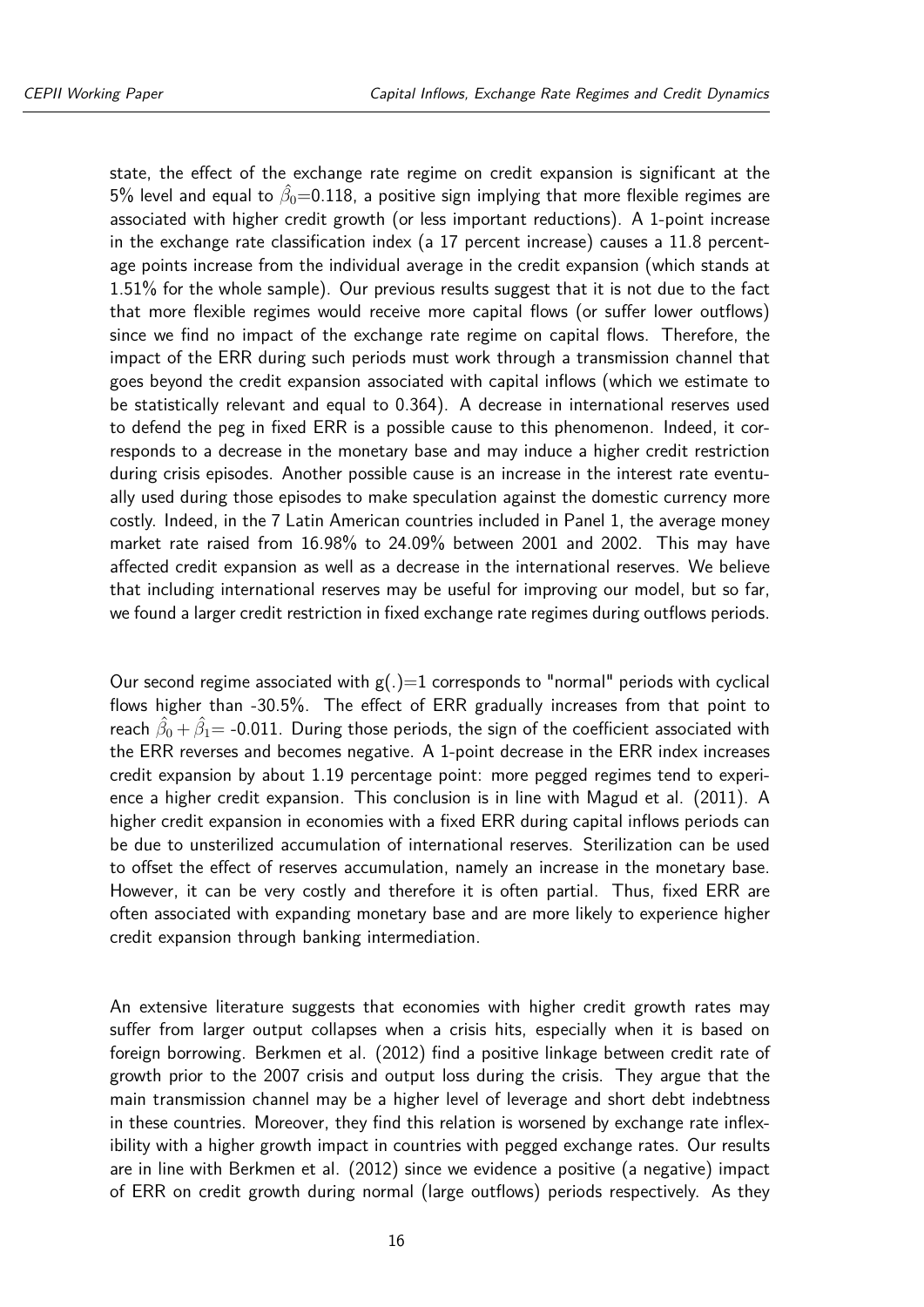argue, economies with higher credit expansion may suffer from larger credit restriction during crisis. Our results suggest that ERR may play a role in this relation, and this would be consistent with higher output losses in fixed exchange rate economies during crisis episodes. This feature may be determinant for EMEs and therefore should help improving exchange rate policies when taken into account. For instance, it suggests that autorities should be concerned by high credit expansion during inflows periods (especially in pegged economies), knowing that credit is more likely to go through higher restriction when the cycle reverses. This result is consistent with Mendoza and Terrones (2008) who study the case of credit booms in developed economies and EMEs. They define credit booms as periods in which the HP-cycle component of credit per capita exceeds its long-run trend by more than a given "boom" country-specific threshold over the 1975-2005 period. Regarding the EMEs group composed by 28 countries, they find that 50% of credit booms are associated with large capital inflows (the three-year average of capital inflow before the peak of the boom ranks in the top quartile of their corresponding country group). They also show that 73.91% of credit booms occur in countries with fixed and managed exchange rate regimes. <sup>[27](#page-16-1)</sup>

| Variable                               | Coef.       | Std error |
|----------------------------------------|-------------|-----------|
| k_cyclecomp                            | $0.3640***$ | 0.116     |
| Crisis                                 | 0.009       | 0.025     |
| <b>ERR</b>                             | $0.118***$  | 0.033     |
| $ERR*g(k\_cyclecomp_{i,t}; \gamma, c)$ | $-0.129***$ | 0.033     |
| <b>Transition Parameters</b>           |             |           |
| ĉ                                      | $-0.305$    |           |
| $\hat{\gamma}$                         | 13.473      |           |

<span id="page-16-0"></span>**Table 3 – Exchange rate and Domestic Credit in Panel 1: PSTR model**

\*\*\*,\*\*,\* indicate significance at 1, 5, and 10 percent levels, respectively.

Regarding Panel 2, we perform a linear estimation of the following form:

$$
\Delta \log dom\_cred_{i,t} = C + \beta'ERR_{i,t-1} + \alpha' CPL\_rate_{i,t-1} + \lambda' MM\_rate_{i,t} + \phi' Crisis_{i,t} + \gamma' Crisis^*ERR_{i,t} + \varepsilon_{i,t}
$$
(6)

Where ∆*logdom*\_*credi,t* is the expansion rate of domestic credit, *CP I*\_*ratei,t*−<sup>1</sup> is the lagged value of inflation measured by the consumer price index rate of growth,  $MM\_rate_{i,t}$  is the money market rate,  $Crisis_{i,t}$  is a dummy variable for crisis,  $\varepsilon_{i,t}$  are the errors and *Crisis*<sup>∗</sup>*ERRi,t* is the interaction term between ERR and crisis. Therefore, the marginal effect of ERR on capital flows is  $\beta' + \gamma' Crisis_{i,t}$  and will let us know if some degree of exchange rate flexibility allows for a different evolution of credit expansion during crisis. As in the previous section, we also run alternative specifications including fixed and time effects as well as GLS estimations. Estimation results are reported in

<span id="page-16-1"></span> $27$ As we do, they use Reinhart and Rogoff (2004) classification. Fixed and managed ERR correspond to numbers 1 and 2 in the ERR index.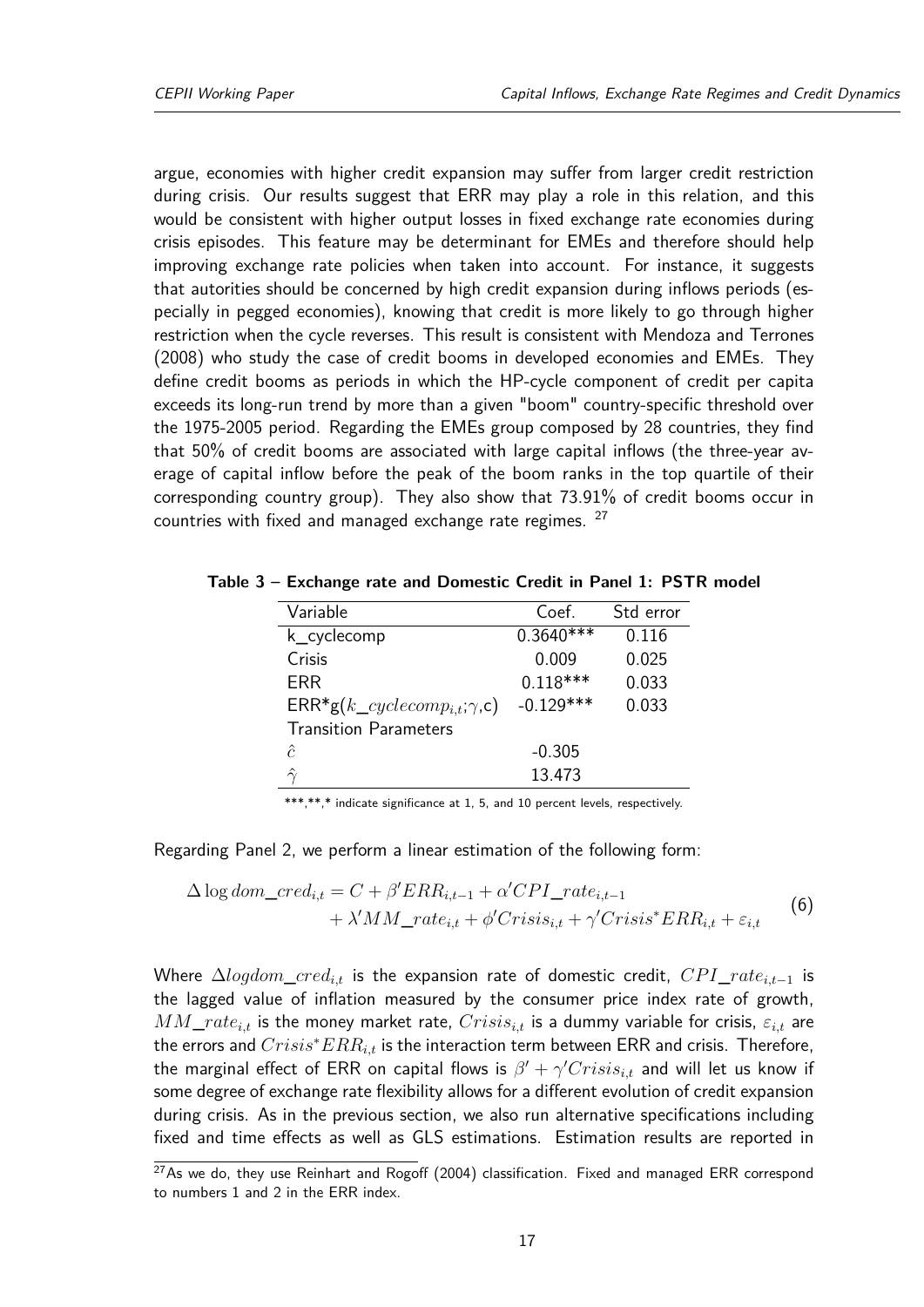#### Table [4.](#page-18-0)

Results for Panel 2 tend to confirm our previous findings. The exchange rate variable has a negative impact on credit (credit grows faster in economies with a fixed exchange rate). Moreover, as *γ* is always higher than *β* (except in the last specification), the relation is reversed during crisis periods which means that more fixed exchange rate countries experience a lower increase (a higher decrease) in domestic credit. Crisis episodes in Panel 2 can be interpreted as large outflows periods (regime 1) in Panel 1. Indeed, during all crisis episodes in Panel 2, the average cyclical flow is equal to -6% of GDP, while it is equal to 5% of GDP during non-crisis periods. Therefore, results for Panel 1 and Panel 2 appear to be consistent.

As explained in Lim et al. (2011), many macroprudential measures aim at containing excessive credit growth as well as foreign currency denominated borrowing during capital inflows episodes. Credit-related measures often include legal caps on a range of variables such as loan-to-value ratio, debt-to-income ratio and foreign currency lending. However, those type of measures may be difficult to implement, and could generate unintended distortions or growth reduction. In this context, our result suggest that ERR may be considered as an additional tool in the box for policy makers. More specifically, during large inflows episodes, more flexible ERR could help prevent adverse effects induced by external funded credit expansion.

To sum up, fixed ERR seems to exacerbate domestic credit cycle in EMEs. During "normal periods", defined by cyclical capital inflows or small outflows, credit rate of growth is higher in economies with a pegged exchange rate or a managed float than in more flexible ones. But during large outflows periods (or crisis episodes), the relation is reversed, and fixed ERR countries experience a lower expansion or a higher credit contraction. Moreover, we find no effect of the ERR on capital flows, and ERR has a statistically significant impact on credit expansion even when controlling for capital flows. Therefore we conclude that the relationship between ERR and credit expansion is working through a transmission channel that goes beyond capital inflows. This should be of a high interest in designing exchange rate policies in the EMEs.

# **4.2.2. FLM index**

We now turn to our second dependent variable in equation (5), the FLM index used as a proxy for dollarization. Accounting for the results presented in Table [2,](#page-14-2) we first perform an estimation of the following model for Panel 1:

$$
FLM_{i,t} = C + \beta' ERR_{i,t} + \alpha' ExtDebt_{i,t} + \phi'Crisis_{i,t} + \varepsilon_{i,t}
$$
\n<sup>(7)</sup>

Where  $ExtDebt_{i,t}$  stands for total (public plus private) gross external debt/GDP of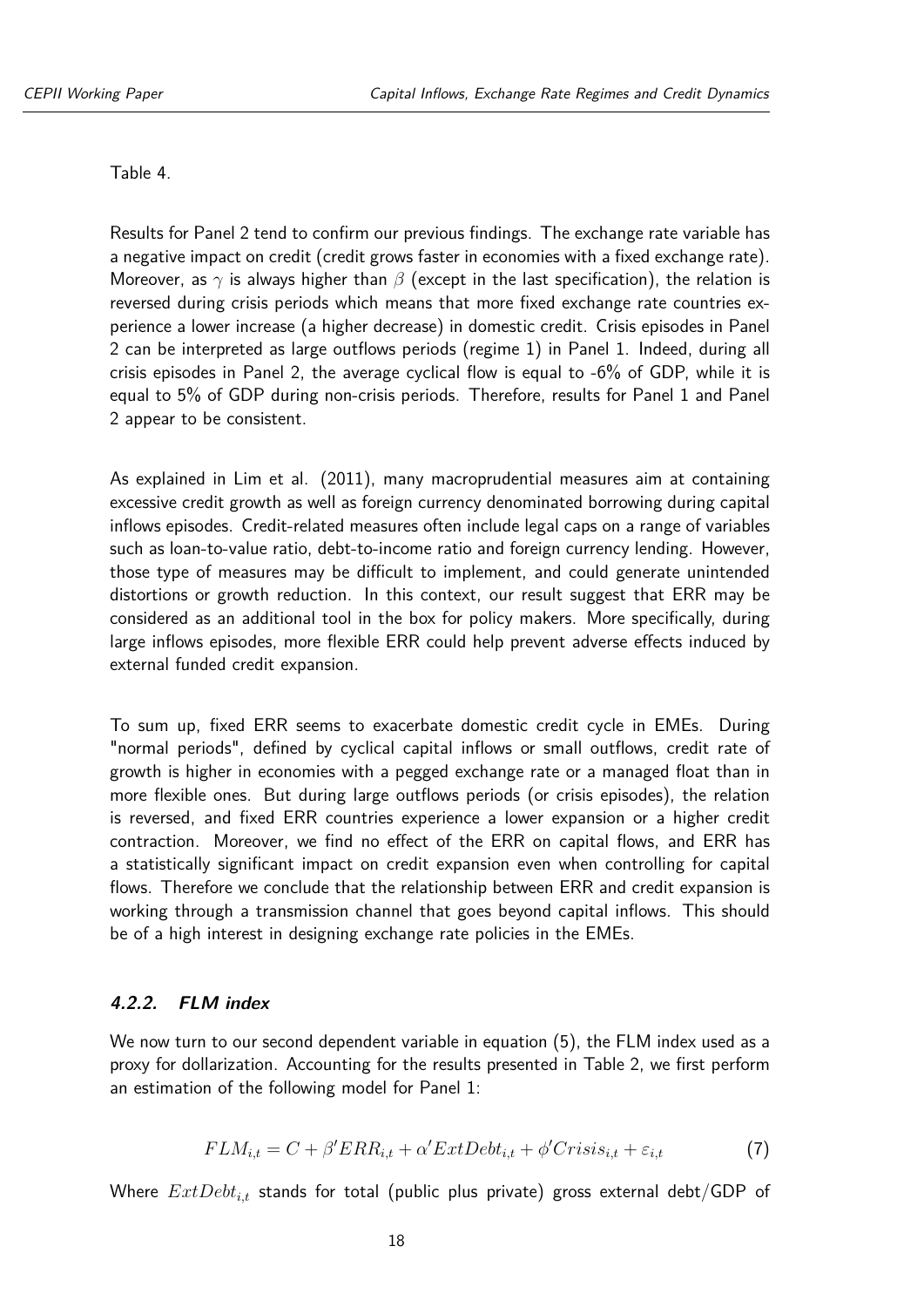| variable                     |             | <b>OLS</b>   |             |             | <b>GLS</b>  |
|------------------------------|-------------|--------------|-------------|-------------|-------------|
| C                            | $0.131***$  | $0.0157***$  | $0.109***$  | $0.068***$  | $0.109***$  |
|                              | (0.022)     | (0.026)      | (0.021)     | (0.019)     | (0.019)     |
| $ERR(-1)$                    | $-0.043***$ | $-0.049***$  | $-0.033***$ | $-0.022***$ | $-0.036***$ |
|                              | (0.008)     | (0.009)      | (0.008)     | (0.007)     | (0.008)     |
| $Inflation(-1)$              |             |              | $-0.005***$ | $-0.005***$ | $-0.005***$ |
|                              |             |              | (0.001)     | (0.001)     | (0.001)     |
| Money Market Rate            | $0.001**$   |              | $0.005***$  | $0.005***$  | $0.005***$  |
|                              | (0.000)     |              | (0.001)     | (0.001)     | (0.001)     |
| Crisis                       | $-0.21***$  | $-0.0196***$ | $-0.235***$ | $-0.154***$ | $-0.214$    |
|                              | (0.048)     | (0.049)      | (0.047)     | (0.035)     | (0.046)     |
| ERR*Crisis                   | $0.059***$  | $0.062***$   | $0.059***$  | $0.036***$  | $0.052***$  |
|                              | (0.016)     | (0.016)      | (0.016)     | (0.012)     | (0.015)     |
| <b>Fixed Effects</b>         | No          | Yes          | No          | No          | No          |
| <b>Time Effects</b>          | No          | No           | Yes         | No          | No          |
| <b>Cross-Section Weights</b> | No          | No           | No          | Yes         | No          |
| Period Weights               | No          | No           | No          | No          | Yes         |
| Adjusted R-squared           | 0.11        | 0.12         | 0.23        | 0.18        | 0.22        |
| Observations                 | 297         | 307          | 296         | 296         | 296         |

<span id="page-18-0"></span>**Table 4 – Exchange rate and Domestic Credit in Panel 2: Linear Model**

Numbers in brackets are standard errors

\*\*\*,\*\*,\* indicate significance at 1, 5, and 10 percent levels, respectively.

country *i* at time *t* and *εi,t* are the errors. Alternative specifications include time and fixed effects as well as GLS estimations. Results are reported in Table [5](#page-19-0) and show that, when accounting for fixed effects, ERR have a negative impact on dollarization. The more rigid the exchange rate regime, the higher the level of dollarization. Also, the crisis tends to exacerbate the level of dollarization which is more consistent with previous studies (Tirpák and Rosenberg, 2008; Magud et al., 2011).

Results for Panel 2, are reported in Table [6.](#page-19-1) The estimated threshold is equal to - 17.07% which corresponds to relatively high cyclical outflows. Indeed, such episodes represent 15.9% of the observations and they are associated with the first regime, in which  $g(.) = 0$ . In this regime, ERR does not have a statistically significant impact on FLM. Controling for the effect of crisis (about 30% of the observations under the first regime were identified as crisis years) may have capted most of the impact of ERR on the FLM index.

The second regime associated with  $g(.) = 1$  is the most common as it contains about 85% of the observations. In this regime, ERR becomes significant and has a negative impact on dollarization. A 1-point increase in the ERR index (a more flexible regime) causes a decrease in the FLM index by -12.72 (a 19% decrease in the average wich stands at 67.2% for the whole sample).

As for control variables, we observe that higher cyclical inflows as well as systemic crises increase the level of dollarization in our sample. A 10% increase in the cyclical component of capital flows increases the FLM index by about 4.44 points, while the occurence of a crisis causes a 21.57 points increase.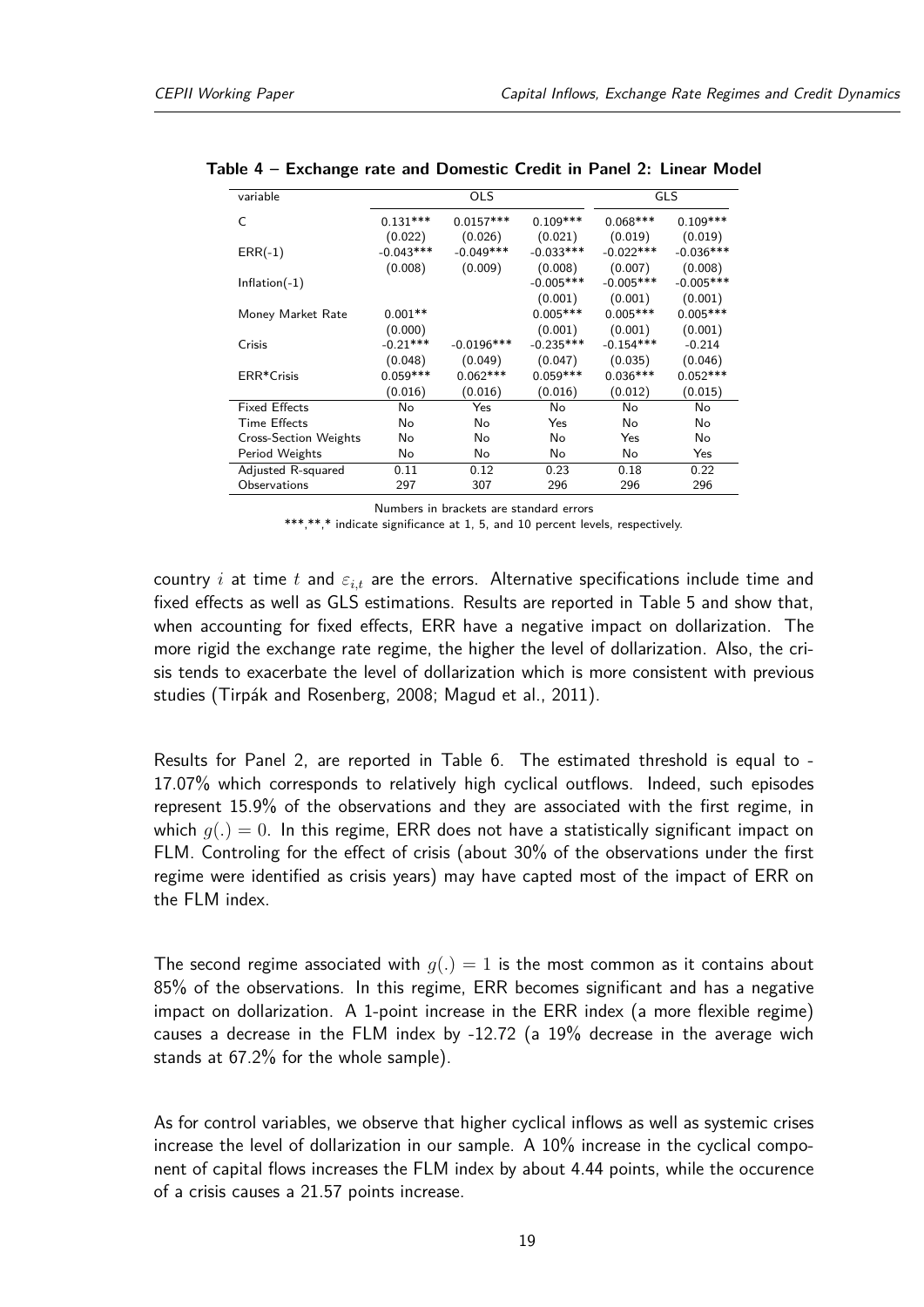| variable                     |           | <b>OLS</b>   |           |           | <b>GLS</b> |
|------------------------------|-----------|--------------|-----------|-----------|------------|
|                              | 83.995*** | 119.814***   | 85.434*** | 47.148*** | 41.961**   |
|                              | (24.65)   | (17.509)     | (26.181)  | (10.337)  | (17.505)   |
| <b>ERR</b>                   | $-9.274$  | $-36.216***$ | $-5.674$  | $-3.568$  | $-3.674$   |
|                              | (7.108)   | (6.168)      | (7.363)   | (2.909)   | (5.155)    |
| External Debt                | 0.179     | $1.053***$   | 0.039     | $0.229*$  | 0.329      |
|                              | (0.352)   | (0.291)      | (0.386)   | (0.138)   | (0.239)    |
| Crisis                       | 44.273**  | 22.022*      | 24.267*** | 38.025*** | 70.346***  |
|                              | (18.851)  | (12.662)     | (20.455)  | (6.786)   | (15.258)   |
| <b>Fixed Effects</b>         | No        | Yes          | No        | No        | No         |
| <b>Time Effects</b>          | No        | No           | Yes       | No        | No         |
| <b>Cross-Section Weights</b> | No        | No           | No        | Yes       | No         |
| Period Weights               | No        | No           | No        | No        | Yes        |
| Adjusted R-squared           | 0.03      | 0.63         | 0.02      | 0.19      | 0.15       |
| Observations                 | 179       | 179          | 179       | 179       | 179        |

<span id="page-19-0"></span>**Table 5 – Exchange rate and FLM index (Panel 1): Linear Model**

Numbers in brackets are standard errors

\*\*\*,\*\*,\* indicate significance at 1, 5, and 10 percent levels, respectively.

| Variable                               | Coef.        | Std error |
|----------------------------------------|--------------|-----------|
| k_cyclecomp                            | 44.409***    | 16.446    |
| Crisis                                 | 21.569***    | 7.718     |
| <b>ERR</b>                             | $-2.444$     | 4.330     |
| $ERR*g(k\_cyclecomp_{i,t}; \gamma, c)$ | $-12.721***$ | 4.052     |
| <b>Transition Parameters</b>           |              |           |
| $\hat{c}$                              | $-0.171$     |           |
| $\hat{\sim}$                           | 33.091       |           |

<span id="page-19-1"></span>**Table 6 – Exchange rate and FLM index (Panel 2): PSTR model**

\*\*\*,\*\*,\* indicate significance at 1, 5, and 10 percent levels, respectively.

#### **4.3. Accounting for the Differences between Panel 1 and Panel 2**

Why do we detect a nonlinear effect of the ERR on the FLM index in Panel 2 but not in Panel 1? Morevover, why does the ERR impact the FLM index in Panel 2 but not in Panel 1? We now aim at establishing whether those differences are due to a rise in dimension *N* or a fall in dimension *T* from Panel 1 to Panel 2 (Panel 2 includes 10 more countries in a 15 years shorter period).

Comparing summary statistics for Panels 1 and 2 provides useful information about the evolution of the variables we pay interest to. $^{28}$  $^{28}$  $^{28}$  Remind that Panel 2 includes more countries, but also covers a shorter period than Panel 1. Our intuition is that focusing on the period 1994-2008 may be determinant since many consequences of the EMEs international financial integration started to become apparent by the early nineties. For instance, the cyclical component of capital flows is twice as volatile in Panel 2 as in Panel 1 (the standard deviation rises from 0.12 to 0.23). We also observe a sharp increase in

<span id="page-19-2"></span> $28$ These statistics are reported in Table [.2](#page-25-0) in Appendix.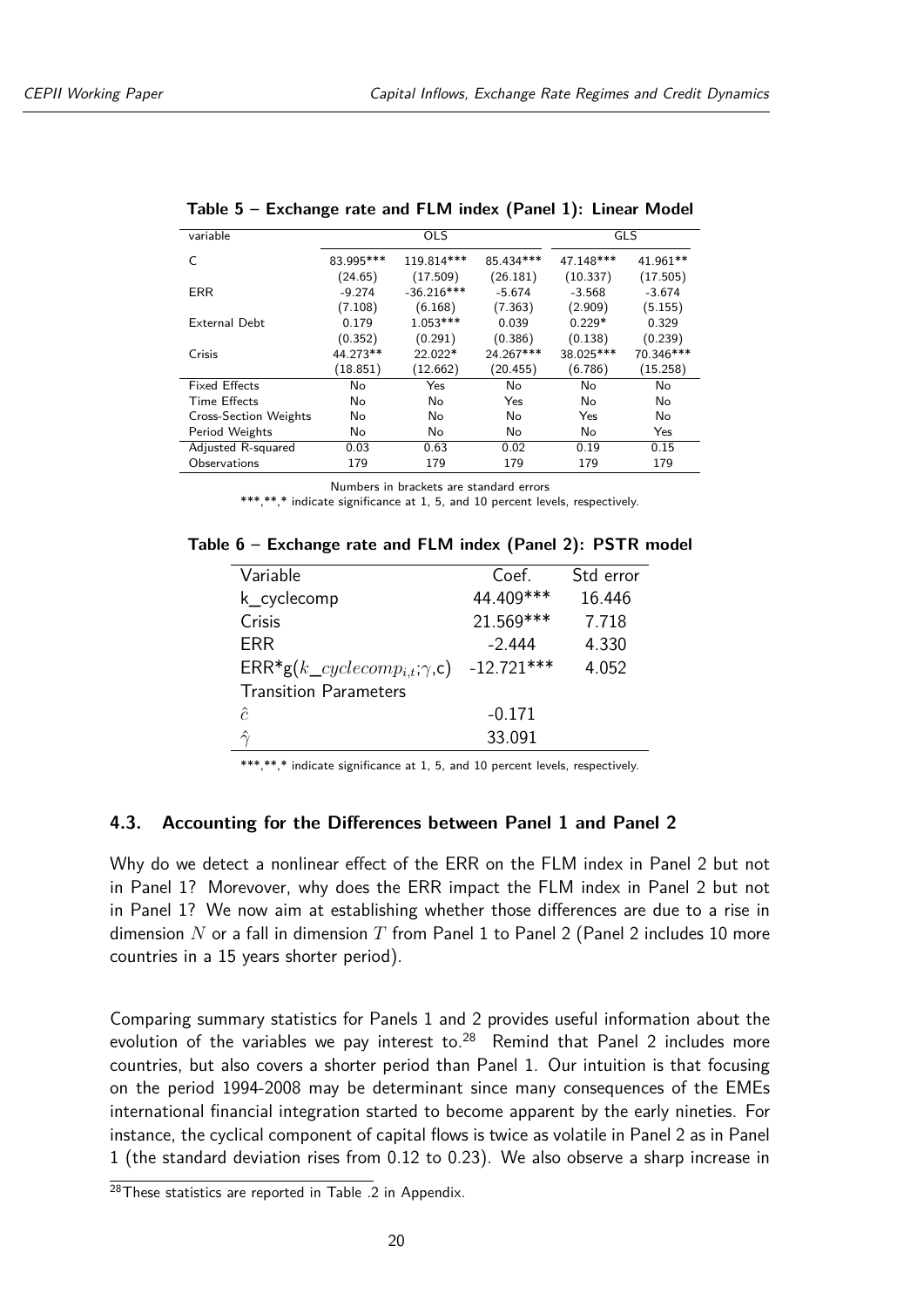the trade openness variable between the two panels which is a key feature of international integration of the EMEs. The same applies for the financial account openness indicator which comes from 0.14 in Panel 1 to 0.51 in Panel 2. In other words, considering 1994 instead of 1980 as a starting point may allow us to focus on a much more tensed period and therefore obtain more interesting results. Also, 22 percent of the observations were identified as crisis periods in Panel 1 while this is the case for only 19 percent in Panel 2, but this difference seems to be due to the inclusion of Eastern European countries that have undergone fewer crises. Indeed the mean of the **crisis** variable for Panel 1 remains the same when calculated over the period 1980-2010. All these features tend to show that the fall in dimension *T* may play a key role in accounting for the differences between the two panels.

To address this issue, we build a third panel, composed from Panel 1 but spanning the same time period as Panel 2 (1994-2008). We then proceed with the PSTR model estimation procedure. We cannot reject linearity at the 10% level (p-values for the LM test and the F-type test are 0.31 and 0.33 respectively). This result is the same as the one we get from Panel 1. Therefore, the nonlinearity effect we detect in Panel 2 is due to the addition of the Eastern European countries instead of the different time period it covers. Linear specification results are similar to the ones in Panel 1, confirming that the differences observed between Panel 1 and Panel 2 are due to the rise in dimension *N* rather than the fall in dimension *T* from one panel to another.

A possible explanation to this result is the heavy reliance of the banking system in Eastern Europe countries on external markets to finance a rapid growing domestic credit. As these countries tend to show lower loan-to-deposit ratios, one could expect a higher sensibility to capital flows when they are included in regression analysis.

# **5. Conclusion**

This paper investigates the impact of exchange rate regimes (ERR) on credit dynamics in emerging countries. We show that economies with more fixed exchange rates tend to experience a higher credit expansion during normal periods, (ie during net inflows or relatively small outflows episodes). However, during large cyclical capital outflows, this relation reverses, and more pegged regime economies may suffer from higher credit restriction. While we find no significant impact of ERR on liability dollarization during large outflows periods, the level of the latter tends to be higher as the exchange rate flexibility decreases during normal periods. Moreover, we find no impact of the ERR on the cyclical component of capital flows. Therefore, these relations must work through a transmission channel that goes beyond the credit expansion associated with capital inflows.

Our analysis can be extended in several ways. First, we studied two groups of countries,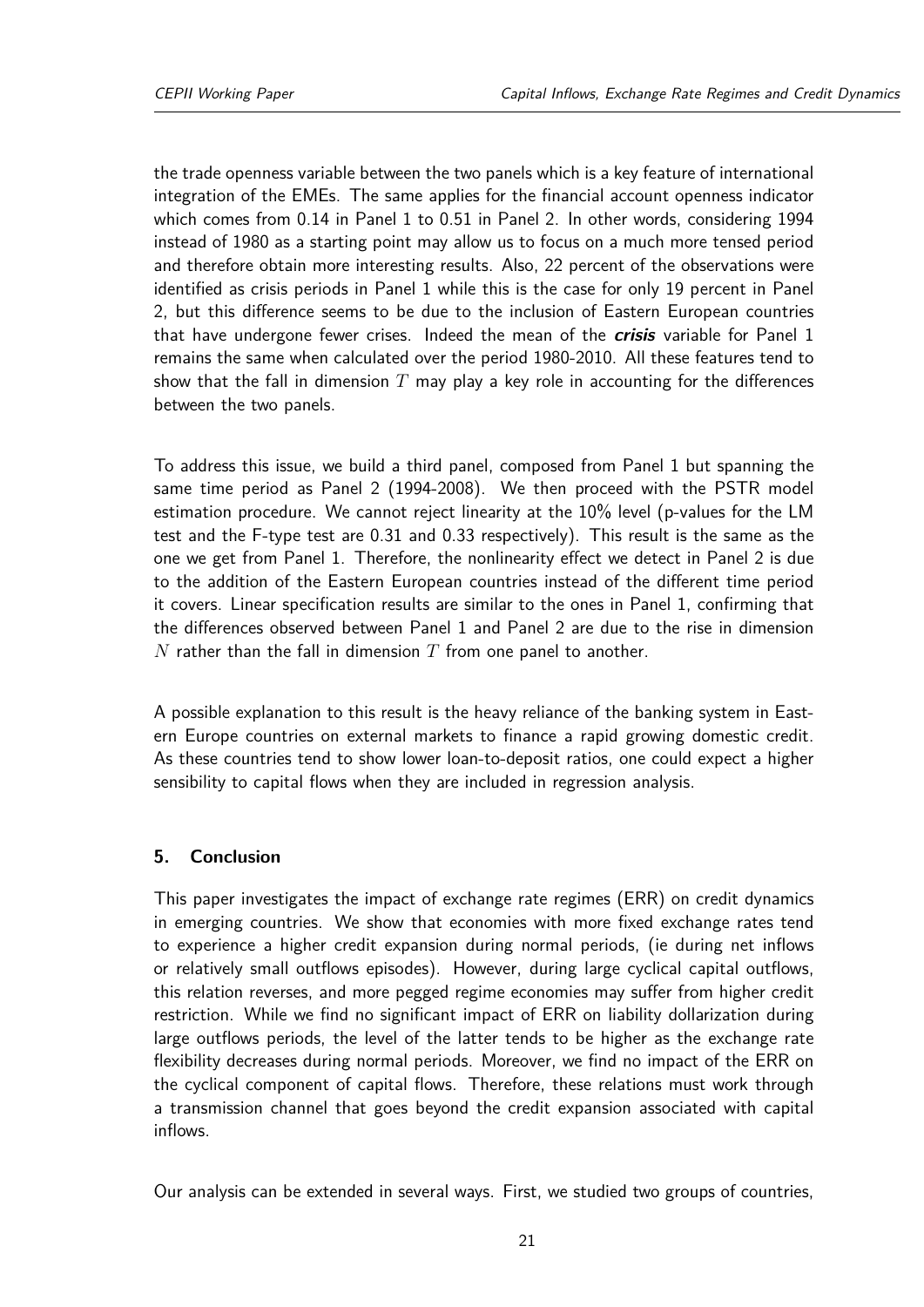the second one including a few more economies (namely, Eastern European countries) over a shorter time period than the first one. We need a deeper comprehension of the differences we highlighted between these two panels. To this end, the empirical analysis shall be extended to the largest set of countries and the longest time period that will be possible. This may help us accounting for the relative importance of dimensions N and T in our present study. Above all, we need more data on Eastern European countries in order to obtain robust estimations. Second, it may be of a great interest to introduce a distinction in capital flows with respect to their nature. Indeed, foreign direct investment, equity flows and banking intermediation may have different properties (mostly in terms of volatility) and thus may have a different impact on credit dynamics. Third, we should include macroprudential and response policies to the analysis since capital controls as well as changes in international reserves are most likely to play a determinant role in those relations.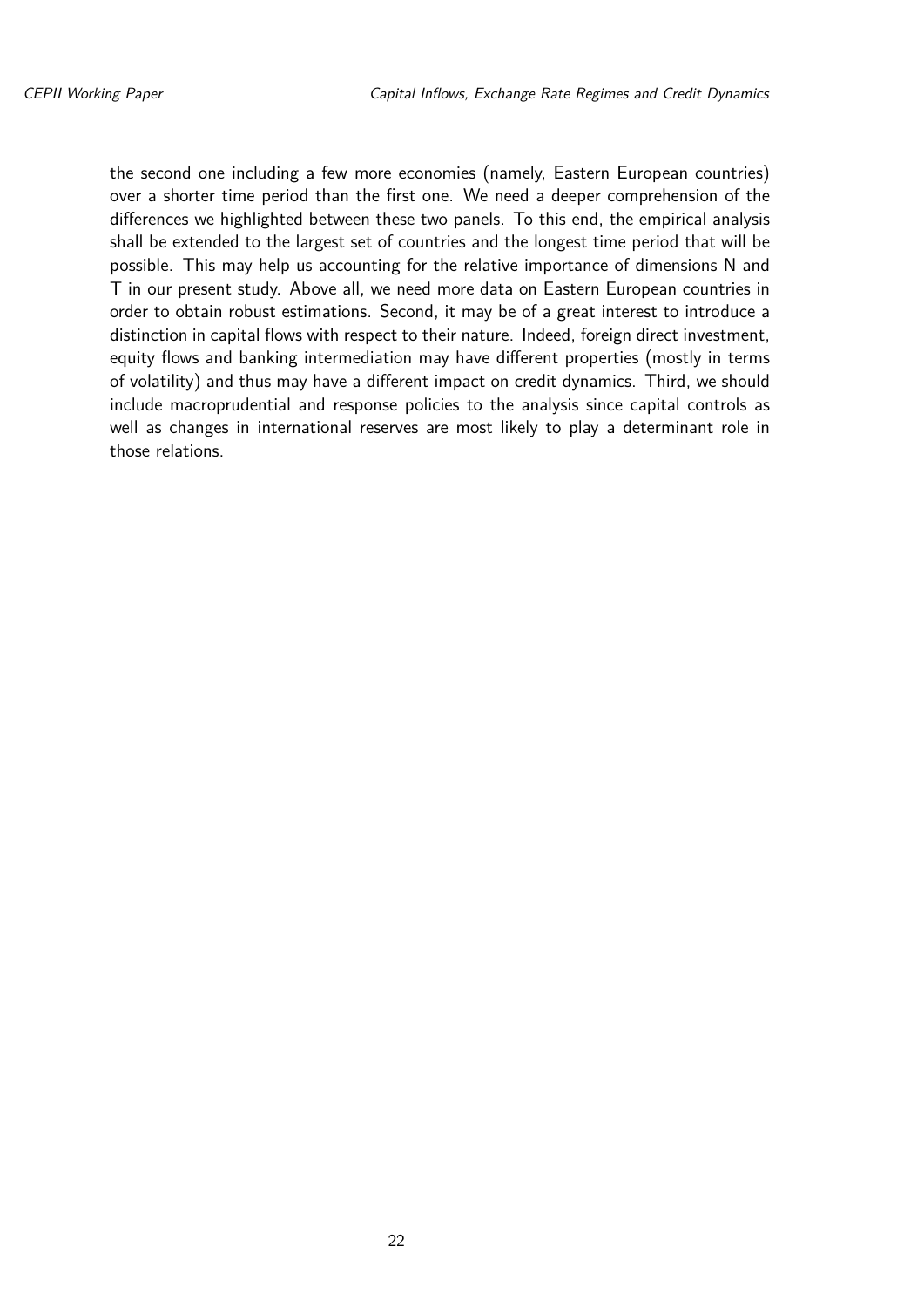#### **References**

- AGOSIN M.R. and HUAITA F., (2010): "Capital flows to emerging economies: Minsky in the tropics.", Cambridge Journal of Economics, 35(4), pp. 663-683.
- BACCHETTA P. and VAN WINCCOP E., (2000): "Capital flows to emerging markets: Liberalization, overshooting and volatility", Capital flows and the emerging economies: Theory, evidence, and controversies. University of Chicago Press, pp. 61-104.
- BEKAERT G., HARVEY C.R. and LUNDBLAD C., (2005): "Does financial liberalization spur growth?", Journal of financial Economics, 77(1), pp. 3-55.
- BERKMEN S.P., GELOS G., RENNHACK R. et al. (2012): "The global financial crisis: Explaining cross-country differences in the output impact", Journal of International Money and Finance, 31(1), pp. 42-59.
- CALVO G.A., (2011) : "On Capital Inflows, Liquidity and Bubbles." Columbia University, May. Available at www. columbia. edu/gc2286.
- CALVO G.A., LEIDERMAN L. and REINHART C.M., (1994) : "The capital inflows problem: Concepts and issues.", Contemporary Economic Policy 12(3), pp. 54-66.
- CAVALLARO E., MAGGI B. and MULINO M., (2011): "The macrodynamics of financial fragility within a hard peg arrangement.", Economic Modelling 28(5), pp. 2164-2173.
- CHINN M.D. and ITO H., (2008): "A new measure of financial openness", Journal of Comparative Policy Analysis, 10(3), pp. 309-322.
- CHOI I., (2002): "Combination Unit Root Tests for Cross-Sectionally Correlated Panels", Mimeo, Hong Kong University of Science and Technology .
- Committee on the Global Financial System, (2009): "Capital flows and emerging market economies", CGFS, no.33, January.
- EICHENGREEN B. and HAUSMANN R., (1999): "Exchange rates and financial fragility", NBER Working Paper, no.7418, November.
- FRANKEL J.A., (1999): "No single currency regime is right for all countries or at all times.", NBER Working Paper, no.7338, September.
- GHOSH A., QURESHI M.S., ZALDUENDO J. et al. (2014): "Surges", Journal of International Economics, 92(2),266-285
- GONZÁLEZ A., TERASVIRTA T. and DIJK D., (2005): "Panel smooth transition regression models", SSE/EFI Working Paper Series in Economics and Finance, no.604.
- ILZETZKI E.O., REINHART C.M. and ROGOFF K.S., (2008): "Exchange rate arrangements into the 21st Century: Will the anchor currency hold?", The Quarterly Journal of Economics, vol. 119, no 1, pp. 1-48.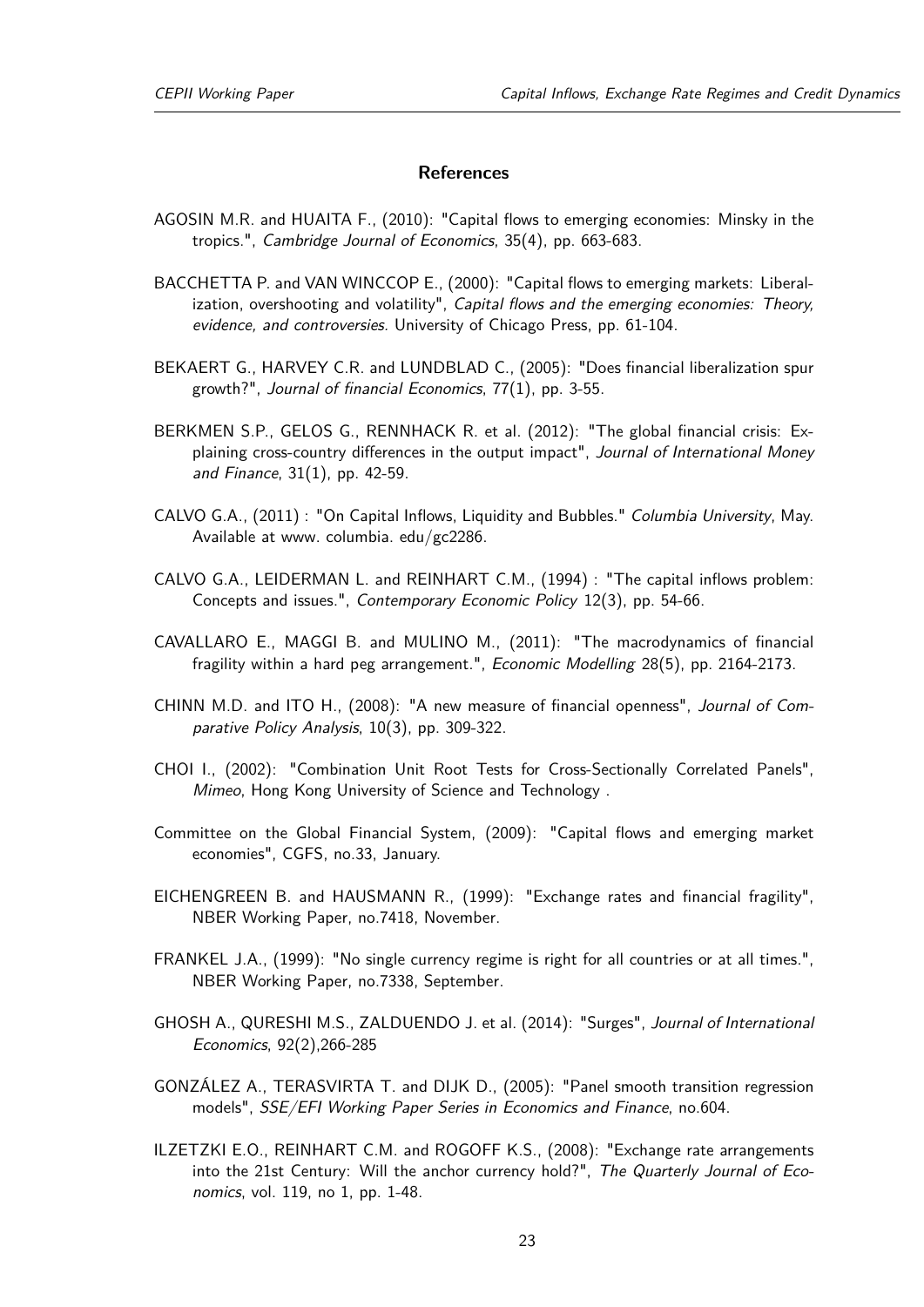- KAMINSKY G.L., REINHART C.M. and VÉGH C.A., (2005): "When it rains, it pours: procyclical capital flows and macroeconomic policies" NBER Macroeconomics Annual Volume 19, MIT Press, pp. 11-82.
- KOSE A., PRASAD E.S, (2010): "Emerging markets: Resilience and growth amid global turmoil", Brooking Institution Press.
- LAEVEN L. and VALENCIA F., (2008): "Systemic banking crises: a new database", IMF Working Papers, no.08/224.
- LAEVEN L. and VALENCIA F., (2010): "Resolution of Banking Crises: The Good, the Bad, and the Ugly" IMF Working Papers, no. 10/44.
- LAEVEN L. and VALENCIA F., (2012): "Systemic banking crises database: An update" IMF Working Papers, no. 12/63.
- LEVY-YEYATI E. and STURZENEGGER F., (2005): "Classifying exchange rate regimes: Deeds vs. words", European Economic Review 49(6), pp. 1603-1635.
- LEVY-YEYATI E., STURZENEGGER F. and REGGIO I., (2010): "On the endogeneity of exchange rate regimes", European economic review, 54(5), pp. 659-677.
- LIM C. H., COLUMBA F., COSTA A., KONGSAMUT P., OTANI A., SAIYID M., WEZEL T. and WU X., (2011): "Macroprudential policy: what instruments and how to use them? Lessons from country experiences", International Monetary Fund.
- MAGUD N.E., REINHART C.M., and VESPERONI E.R., (2011) : "Capital inflows, Exchange rate flexibility, and Credit booms", NBER Working Paper, no.17670, December.
- MENDOZA, E.G. and TERRONES, M.E., (2008) : "An anatomy of credit booms: evidence from macro aggregates and micro data.", NBER Working Paper, no.14049, May.
- RAVN, Morten O. and UHLIG, Harald., (2002): "On adjusting the Hodrick-Prescott filter for the frequency of observations", Review of Economics and Statistics, 84(2), pp. 371-376.
- REINHART C.M. et REINHART V.R. (2008) : "Capital flow bonanzas: An encompassing view of the past and present.", NBER Working Paper, no.14321, September.
- REINHART C.M and ROGOFF K.S, (2004): "The Modern History of Exchange Rate Arrangements: A Reinterpretation", The Quarterly Journal of Economics, vol. 119, No. 1 (Feb., 2004), pp. 1-48.
- REINHART C.M and ROGOFF K.S, (2010): "From financial crash to debt crisis", NBER Working Paper, no.15795, March.
- TIRPÁK M. and ROSENBERG C.B., (2008): "Determinants of Foreign Currency Borrowing in the New Member States of the EU (EPub).", International Monetary Fund (Vol. 8).
- TAYLOR M.P. and SARNO L., (1997) : "Capital flows to developing countries: long-and short-term determinants.", The World Bank Economic Review, 11(3), pp. 451-470.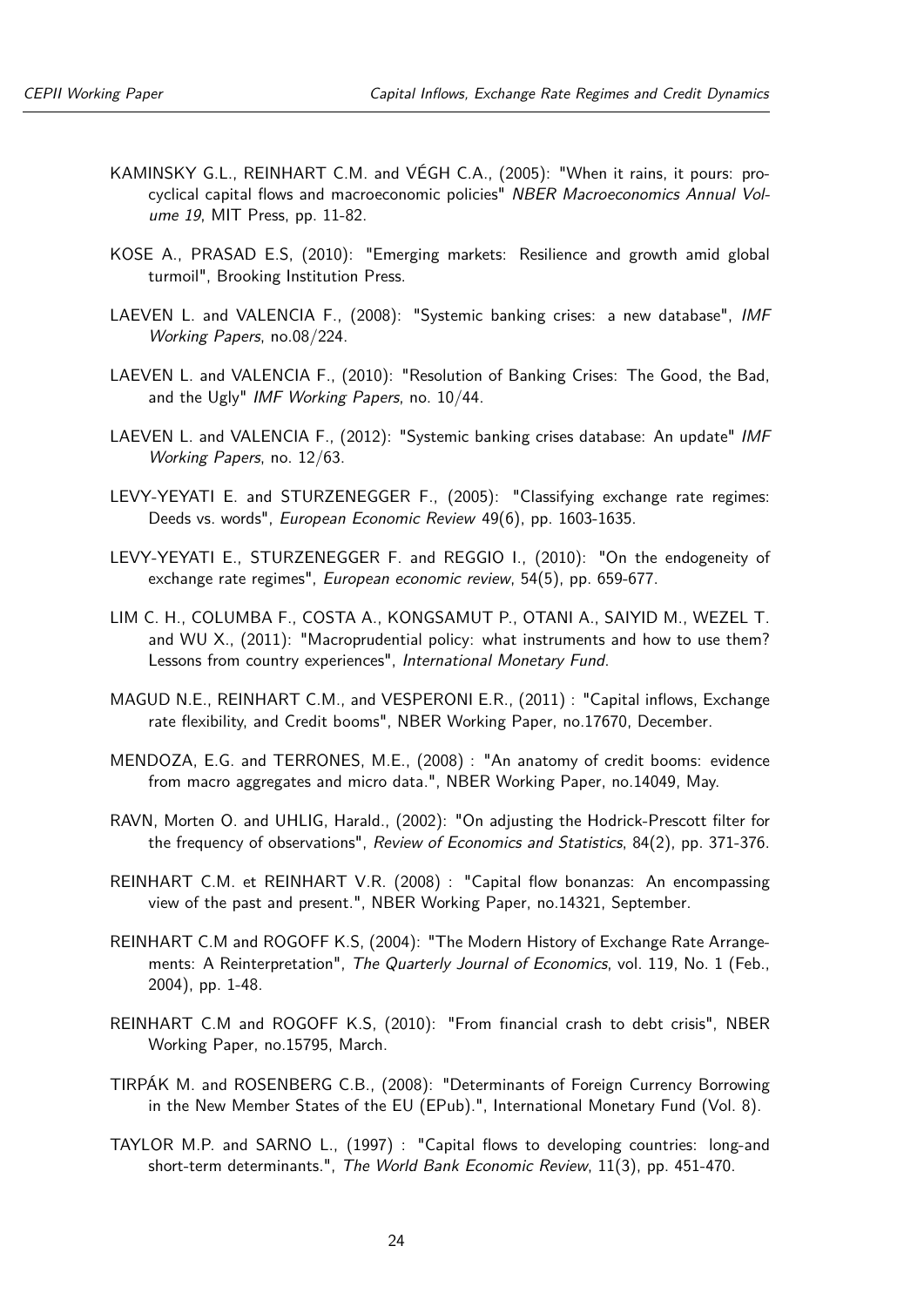# **Appendix**

# <span id="page-24-0"></span>**Table .1 – Definition and Sources of variables used in Regression Analysis**

| Variable             | Definitions and Sources                                                 |
|----------------------|-------------------------------------------------------------------------|
| ERR                  | de facto exchange rate regime coarse classification                     |
|                      | Source: Ilzetzki, Reinhart and Rogoff, (2008)                           |
| k_flow               | Non FDI net capital flow (millions $\text{USD}^a$                       |
|                      | Source: Oxford Economics                                                |
| gdp                  | Gross Domestic Product, current prices, (billions USD)                  |
|                      | Source: World Economic Outlook (IMF, 2012)                              |
| k/gdp                | Net capital flow to GDP ratio                                           |
| k_cyclecomp          | Hodrick-Prescott cycle of net capital flow                              |
| gdp_rate             | Annual percent change of constant price GDP                             |
|                      | Source: World Economic Outlook (IMF, 2012)                              |
| extdebt              | Total (public plus private) gross external debt/GDP                     |
|                      | Source: Reinhart and Rogoff, (2010)                                     |
| mm_rate              | Money Market Rate (annual) <sup>b</sup>                                 |
|                      | Source: International Financial Statistics (IMF, 2013)                  |
| $\Delta$ logDom_cred | Rate of growth of Domestic credit provided by banking sector (% of GDP) |
|                      | Source: World Development Indicators (World Bank)                       |
| trade                | Trade Openness : Exports $+$ Imports of goods and services (% of GDP)   |
|                      | Source : World Development Indicators (World Bank)                      |
| fed_rate             | Fed Funds rate (annual)                                                 |
|                      | Source : International Financial Statistics (IMF, 2013)                 |
| fed_diff             | Difference between Money Market Rate and Fed Funds Rate                 |
| cpi_rate             | Inflation, average consumer prices rate of growth                       |
|                      | Source: World Economic Outlook (IMF, 2012)                              |
| kaopen               | Index measuring a country's degree of financial account openness        |
|                      | Source: Chinn and Ito, (2008)                                           |
| us_diff              | Difference between GDP growth rate and US GDP growth rate               |
|                      | Source: World Economic Outlook (IMF, 2012)                              |
| flm                  | Ratio of Foreign Liabilities to Money                                   |
|                      | International Financial Statistic (IMF, 2013)                           |
|                      | line $26C/$ (line $14 +$ line 24)                                       |
| crisis               | Systemic banking, currency, and sovereign debt crises                   |
|                      | Source: Laeven and Valencia, (2012)                                     |

a : FDI net capital flow (millions USD) for Bulgaria, Croatia, Romania and Slovak Republic

b : Discount rate for Hungary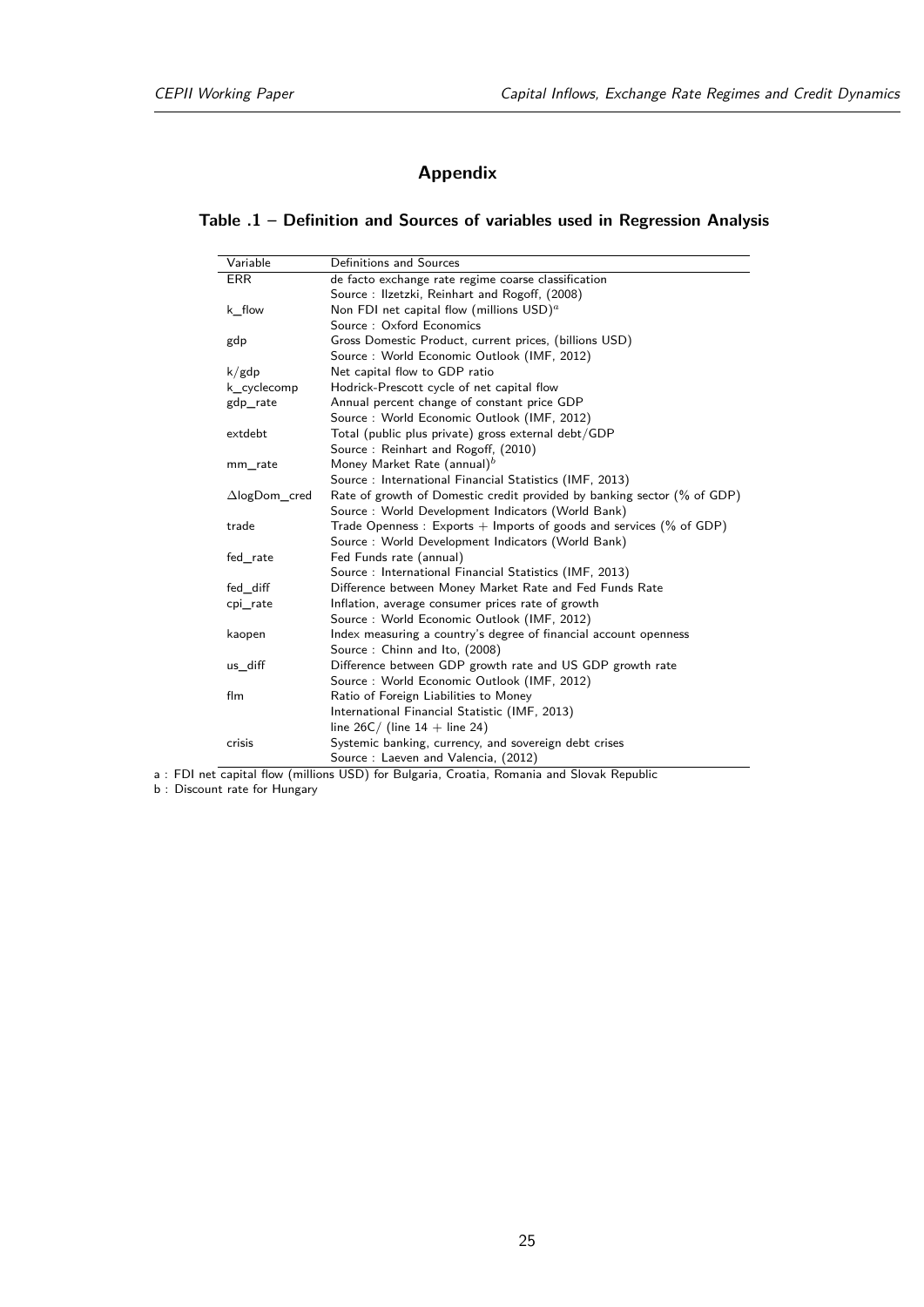<span id="page-25-0"></span>

|                                                       |                |                                                                                                                                                                                                                                                                                                          |                                                                                                                                                                                                                                                                                                                                               |                                                                                                                                                                                                                                                                                                                                  | $I$ and $I$ and $I$ and $I$ and $I$ and $I$ and $I$ and $I$                   |                                                                                                                                                                                                                          |                                                                                                                                                                                                                                                                                                          |                                                                                                                                                                                                                                                                                                                                                               |                 |
|-------------------------------------------------------|----------------|----------------------------------------------------------------------------------------------------------------------------------------------------------------------------------------------------------------------------------------------------------------------------------------------------------|-----------------------------------------------------------------------------------------------------------------------------------------------------------------------------------------------------------------------------------------------------------------------------------------------------------------------------------------------|----------------------------------------------------------------------------------------------------------------------------------------------------------------------------------------------------------------------------------------------------------------------------------------------------------------------------------|-------------------------------------------------------------------------------|--------------------------------------------------------------------------------------------------------------------------------------------------------------------------------------------------------------------------|----------------------------------------------------------------------------------------------------------------------------------------------------------------------------------------------------------------------------------------------------------------------------------------------------------|---------------------------------------------------------------------------------------------------------------------------------------------------------------------------------------------------------------------------------------------------------------------------------------------------------------------------------------------------------------|-----------------|
|                                                       |                |                                                                                                                                                                                                                                                                                                          | Panel                                                                                                                                                                                                                                                                                                                                         |                                                                                                                                                                                                                                                                                                                                  |                                                                               |                                                                                                                                                                                                                          | Panel 2                                                                                                                                                                                                                                                                                                  |                                                                                                                                                                                                                                                                                                                                                               |                 |
| Variable                                              |                |                                                                                                                                                                                                                                                                                                          |                                                                                                                                                                                                                                                                                                                                               |                                                                                                                                                                                                                                                                                                                                  |                                                                               | Mean                                                                                                                                                                                                                     |                                                                                                                                                                                                                                                                                                          |                                                                                                                                                                                                                                                                                                                                                               | xe <sub>M</sub> |
| ERR                                                   | $\frac{8}{32}$ |                                                                                                                                                                                                                                                                                                          |                                                                                                                                                                                                                                                                                                                                               |                                                                                                                                                                                                                                                                                                                                  |                                                                               |                                                                                                                                                                                                                          |                                                                                                                                                                                                                                                                                                          |                                                                                                                                                                                                                                                                                                                                                               |                 |
|                                                       |                | Mean<br>2.02<br>2.02<br>2.03<br>2.02<br>2.02<br>0.22<br>0.22<br>0.02<br>0.02<br>0.02<br>0.02<br>2.02<br>2.02<br>2.02<br>2.02<br>2.02<br>3.02<br>3.02<br>3.02<br>3.02<br>3.02<br>3.02<br>3.02<br>3.02<br>3.02<br>3.02<br>3.02<br>3.02<br>3.02<br>3.02<br>3.02<br>3.02<br>3.02<br>3.02<br>3.02<br>3.02<br> | $\frac{8}{11}$<br>$\frac{1}{28}$<br>$\frac{3}{26}$<br>$\frac{3}{26}$<br>$\frac{3}{26}$<br>$\frac{4}{26}$<br>$\frac{3}{26}$<br>$\frac{4}{26}$<br>$\frac{3}{26}$<br>$\frac{4}{26}$<br>$\frac{1}{26}$<br>$\frac{1}{26}$<br>$\frac{1}{26}$<br>$\frac{1}{26}$<br>$\frac{1}{26}$<br>$\frac{1}{26}$<br>$\frac{1}{26}$<br>$\frac{1}{26}$<br>$\frac{1$ | $\frac{\Sigma}{\Sigma}$<br>$\frac{1}{2}$ $\frac{1}{3}$ $\frac{1}{3}$ $\frac{1}{3}$ $\frac{1}{3}$ $\frac{1}{3}$ $\frac{1}{3}$ $\frac{1}{3}$ $\frac{1}{3}$ $\frac{1}{3}$ $\frac{1}{3}$ $\frac{1}{3}$ $\frac{1}{3}$ $\frac{1}{3}$ $\frac{1}{3}$ $\frac{1}{3}$ $\frac{1}{3}$ $\frac{1}{3}$ $\frac{1}{3}$ $\frac{1}{3}$ $\frac{1}{3}$ | Max<br>0.76<br>13.28<br>13.28<br>2142.9<br>13.27<br>13.27<br>1<br>1<br>1<br>1 | $\begin{array}{cccc}\n 2.585 \\  0.028 \\  0.483 \\  0.55\n \end{array}$ $\begin{array}{cccc}\n 4.485 \\  4.495 \\  0.51 \\  0.53\n \end{array}$ $\begin{array}{cccc}\n 4.495 \\  4.495 \\  0.51 \\  0.53\n \end{array}$ | $\begin{array}{r rrrr} 5D & 112 & 293 \\ 111 & 213 & 333 \\ 1393 & 33 & 34 \\ 146 & 13 & 14 \\ 1393 & 14 & 14 \\ 139 & 14 & 14 \\ 139 & 14 & 14 \\ 139 & 14 & 14 \\ 139 & 14 & 14 \\ 139 & 14 & 14 \\ 139 & 14 & 14 \\ 139 & 15 & 14 \\ 139 & 15 & 15 \\ 16 & 16 & 15 \\ 17 & 17 & 16 & 14 \\ 18 & 18 &$ | $\frac{\text{N}}{\text{1}}$<br>$\frac{1}{3}$<br>$\frac{4}{3}$<br>$\frac{4}{3}$<br>$\frac{1}{3}$<br>$\frac{1}{3}$<br>$\frac{1}{3}$<br>$\frac{1}{3}$<br>$\frac{1}{3}$<br>$\frac{1}{3}$<br>$\frac{1}{3}$<br>$\frac{1}{3}$<br>$\frac{1}{3}$<br>$\frac{1}{3}$<br>$\frac{1}{3}$<br>$\frac{1}{3}$<br>$\frac{1}{3}$<br>$\frac{1}{3}$<br>$\frac{1}{3}$<br>$\frac{1}{3$ |                 |
|                                                       |                |                                                                                                                                                                                                                                                                                                          |                                                                                                                                                                                                                                                                                                                                               |                                                                                                                                                                                                                                                                                                                                  |                                                                               |                                                                                                                                                                                                                          |                                                                                                                                                                                                                                                                                                          |                                                                                                                                                                                                                                                                                                                                                               |                 |
| ΔlogDom_<br>FLM<br>k_cyclecor<br>gdp_rate<br>gdp_rate |                |                                                                                                                                                                                                                                                                                                          |                                                                                                                                                                                                                                                                                                                                               |                                                                                                                                                                                                                                                                                                                                  |                                                                               |                                                                                                                                                                                                                          |                                                                                                                                                                                                                                                                                                          |                                                                                                                                                                                                                                                                                                                                                               |                 |
|                                                       |                |                                                                                                                                                                                                                                                                                                          |                                                                                                                                                                                                                                                                                                                                               |                                                                                                                                                                                                                                                                                                                                  |                                                                               |                                                                                                                                                                                                                          |                                                                                                                                                                                                                                                                                                          |                                                                                                                                                                                                                                                                                                                                                               |                 |
|                                                       |                |                                                                                                                                                                                                                                                                                                          |                                                                                                                                                                                                                                                                                                                                               |                                                                                                                                                                                                                                                                                                                                  |                                                                               |                                                                                                                                                                                                                          |                                                                                                                                                                                                                                                                                                          |                                                                                                                                                                                                                                                                                                                                                               |                 |
| extdebt                                               |                |                                                                                                                                                                                                                                                                                                          |                                                                                                                                                                                                                                                                                                                                               |                                                                                                                                                                                                                                                                                                                                  |                                                                               |                                                                                                                                                                                                                          |                                                                                                                                                                                                                                                                                                          |                                                                                                                                                                                                                                                                                                                                                               |                 |
| trade                                                 |                |                                                                                                                                                                                                                                                                                                          |                                                                                                                                                                                                                                                                                                                                               |                                                                                                                                                                                                                                                                                                                                  |                                                                               |                                                                                                                                                                                                                          |                                                                                                                                                                                                                                                                                                          |                                                                                                                                                                                                                                                                                                                                                               |                 |
|                                                       |                |                                                                                                                                                                                                                                                                                                          |                                                                                                                                                                                                                                                                                                                                               |                                                                                                                                                                                                                                                                                                                                  |                                                                               |                                                                                                                                                                                                                          |                                                                                                                                                                                                                                                                                                          |                                                                                                                                                                                                                                                                                                                                                               |                 |
|                                                       |                |                                                                                                                                                                                                                                                                                                          |                                                                                                                                                                                                                                                                                                                                               |                                                                                                                                                                                                                                                                                                                                  |                                                                               |                                                                                                                                                                                                                          |                                                                                                                                                                                                                                                                                                          |                                                                                                                                                                                                                                                                                                                                                               |                 |
| kaopen<br>us_diff<br>fed_diff                         |                |                                                                                                                                                                                                                                                                                                          |                                                                                                                                                                                                                                                                                                                                               |                                                                                                                                                                                                                                                                                                                                  |                                                                               |                                                                                                                                                                                                                          |                                                                                                                                                                                                                                                                                                          |                                                                                                                                                                                                                                                                                                                                                               |                 |
| <b>Crisis</b>                                         |                |                                                                                                                                                                                                                                                                                                          |                                                                                                                                                                                                                                                                                                                                               |                                                                                                                                                                                                                                                                                                                                  |                                                                               |                                                                                                                                                                                                                          |                                                                                                                                                                                                                                                                                                          |                                                                                                                                                                                                                                                                                                                                                               |                 |
|                                                       |                |                                                                                                                                                                                                                                                                                                          |                                                                                                                                                                                                                                                                                                                                               |                                                                                                                                                                                                                                                                                                                                  |                                                                               |                                                                                                                                                                                                                          |                                                                                                                                                                                                                                                                                                          |                                                                                                                                                                                                                                                                                                                                                               |                 |

| ۱<br>ann<br>;<br>i |
|--------------------|
|                    |
| ı                  |
| J<br>:             |
| ומו כמוזכוחים      |
|                    |
| י מווכוס           |
|                    |
| ،<br>;             |
| ı                  |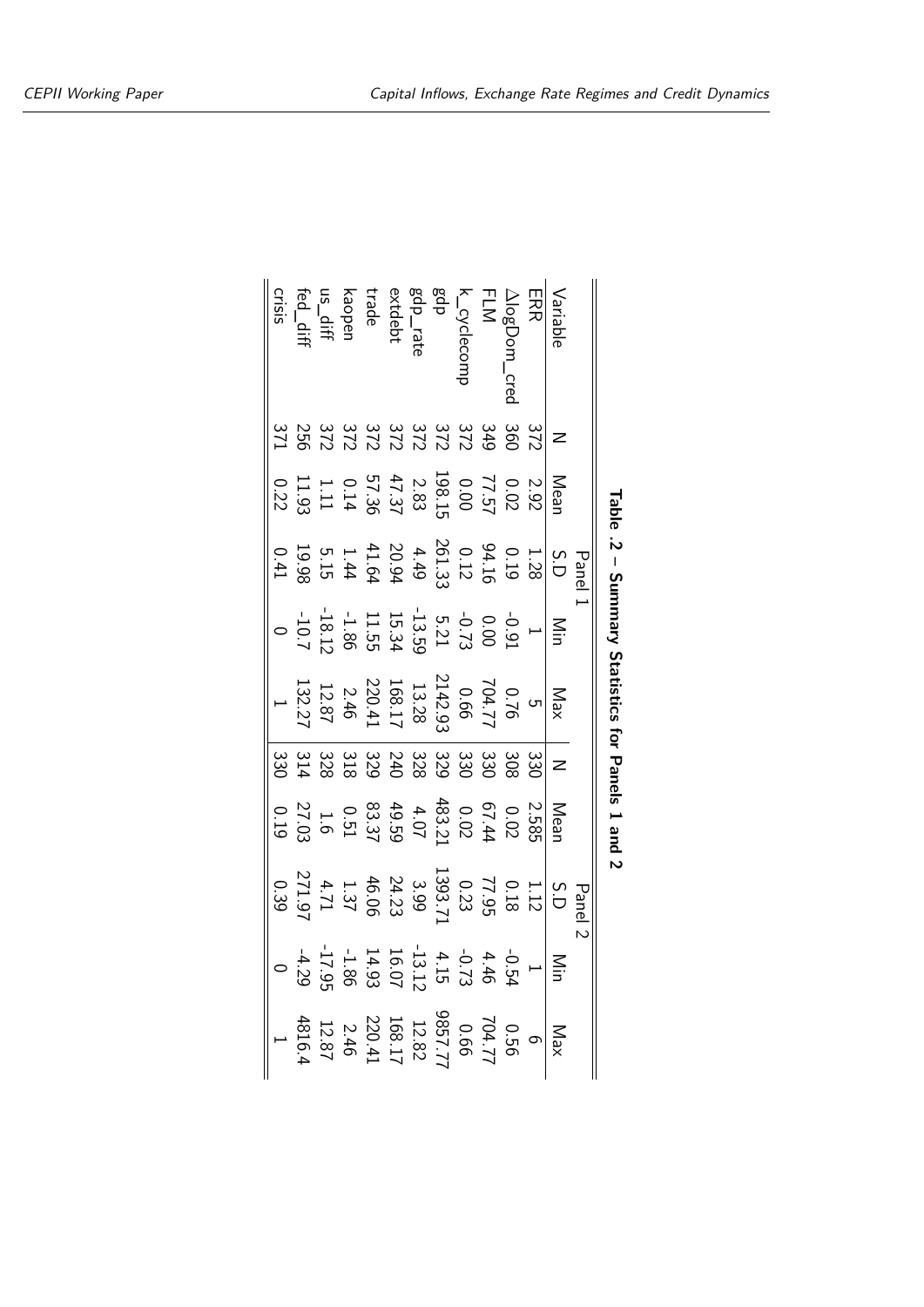

<span id="page-26-0"></span>

<span id="page-26-1"></span>

| Table .3 - Estimation for pooled panel (dependent variable: cyclical component |  |  |  |  |
|--------------------------------------------------------------------------------|--|--|--|--|
| of capital flows)                                                              |  |  |  |  |

| variable            |             | Panel 1     |              |            | Panel 2     |            |
|---------------------|-------------|-------------|--------------|------------|-------------|------------|
| $\mathsf{C}$        | $-0.016$    | 0.000       | 0.013        | $-0.158**$ | $-0.176***$ | $-0.084*$  |
|                     | (0.047)     | (0.038)     | (0.024)      | (0.072)    | (0.064)     | (0.044)    |
| <b>ERR</b>          | $-0.004$    | 0.000       | 0.000        | 0.008      | 0.016       | 0.0196     |
|                     | (0.007)     | (0.006)     | (0.05)       | (0.016)    | (0.013)     | (0.013)    |
| $kaopen(-1)$        | $-0.003$    | $-0.004$    |              | $0.018*$   | $0.018*$    | $0.024**$  |
|                     | (0.009)     | (0.006)     |              | (0.011)    | (0.009)     | (0.009)    |
| $trade(-1)$         | 0.000       | 0.000       |              | 0.000      |             |            |
|                     | (0.000)     | (0.000)     |              | (0.000)    |             |            |
| gdp_rate            | $0.012***$  | $0.012***$  | $0.011***$   | 0.006      | $0.014***$  | $0.013***$ |
|                     | (0.004)     | (0.002)     | (0.001)      | (0.008)    | (0.004)     | (0.003)    |
| US_diff             | $-0.001$    |             |              | 0.009      |             |            |
|                     | (0.004)     |             |              | (0.006)    |             |            |
| $external debt(-1)$ | $-0.001***$ | $-0.002***$ | $-0.002$ *** | 0.000      | 0.000       |            |
|                     | (0.000)     | (0.000)     | (0.000)      | (0.000)    | (0.000)     |            |
| fed_rate            | $0.006**$   | $0.004**$   | $0.003**$    | $0.023***$ | $0.022***$  |            |
|                     | (0.002)     | (0.002)     | (0.002)      | (0.007)    | (0.007)     |            |
| fed_diff            | 0.000       |             |              | 0.000      |             |            |
|                     | (0.000)     |             |              | (0.000)    |             |            |
| crisis              | $-0.033*$   | $-0.019$    |              | $-0.084**$ | $-0.083**$  | $-0.048$   |
|                     | (0.019)     | (0.017)     |              | (0.038)    | (0.037)     | (0.037)    |
| Adjusted R-squared  | 0.116       | 0.172       | 0.174        | 0.129      | 0.133       | 0.087      |
| Observations        | 291         | 359         | 360          | 219        | 224         | 296        |

Numbers in brackets are standard errors

\*\*\*,\*\*,\* indicate significance at 1, 5, and 10 percent levels, respectively.